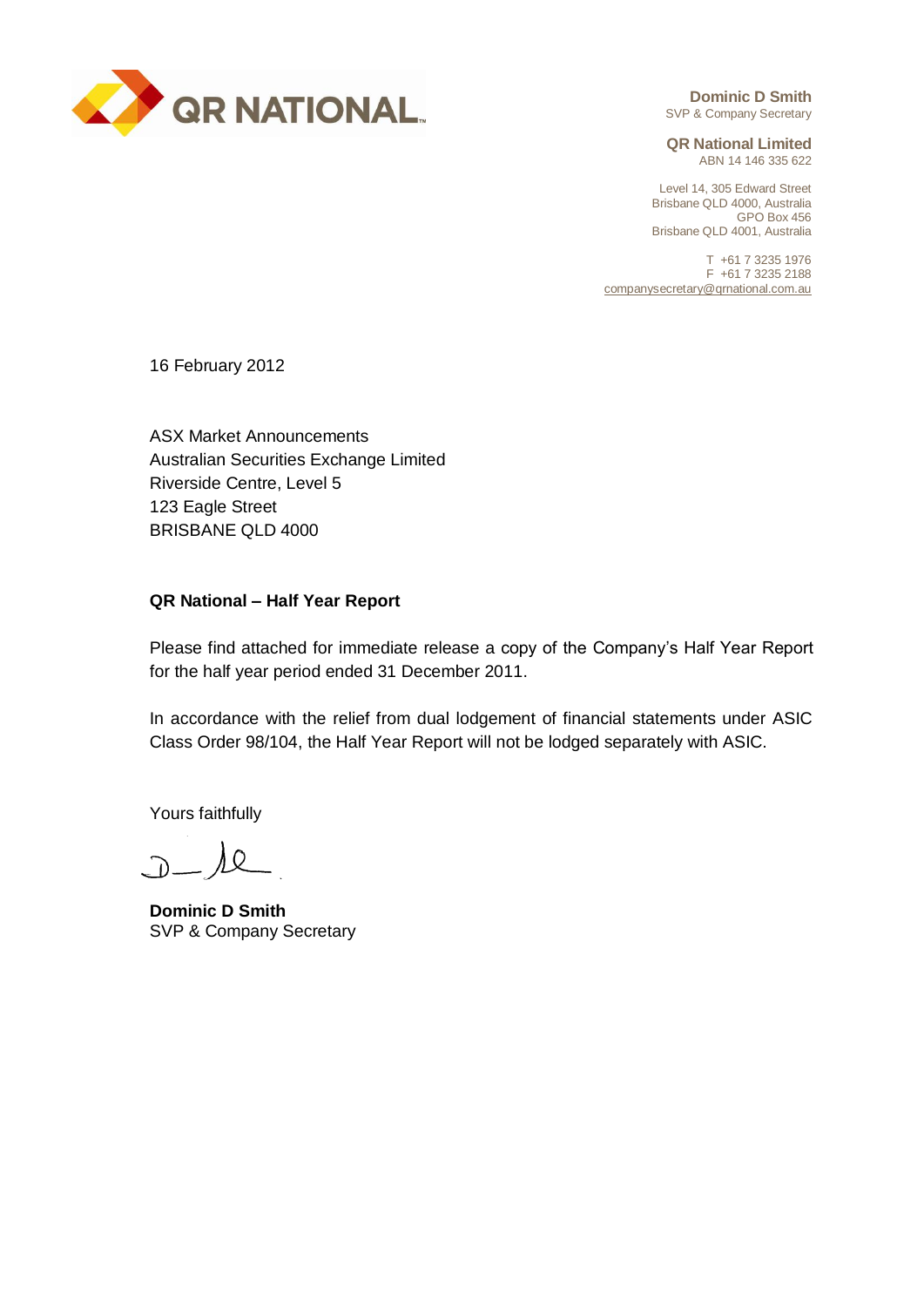# **QR National Limited**

ABN 14 146 335 622

**Interim Financial Report for the half-year ended 31 December 2011**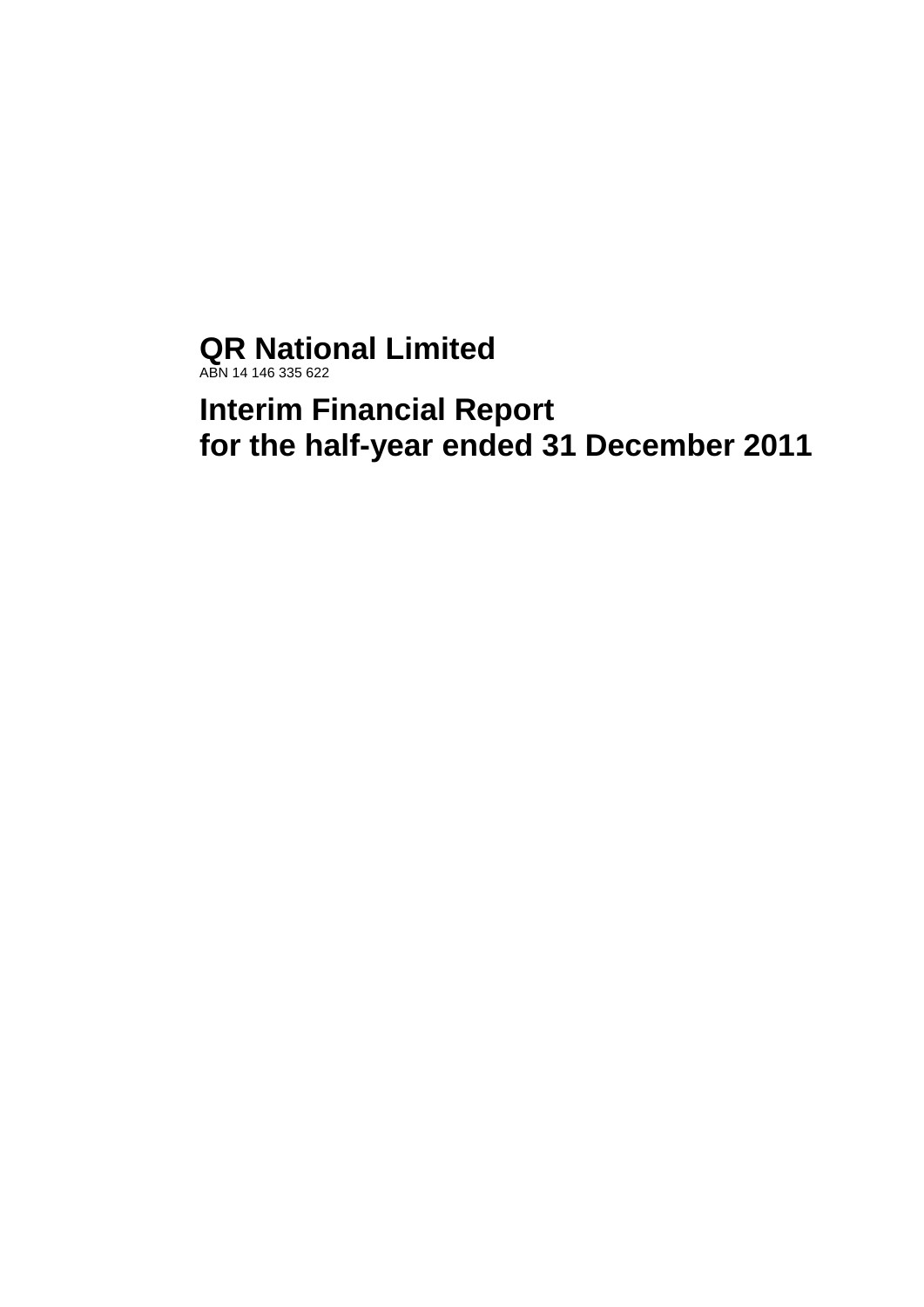# **QR National Limited Appendix 4D Half-year Report Half-year ended 31 December 2011**

| <b>OR National Limited</b><br>ABN 14 146 335 622                                                                                                                                                                                           | Half-year ended 31 December 2011<br>(Previous corresponding half-year: 31 December 2010) |                                   |                      |                                           |
|--------------------------------------------------------------------------------------------------------------------------------------------------------------------------------------------------------------------------------------------|------------------------------------------------------------------------------------------|-----------------------------------|----------------------|-------------------------------------------|
| Results for announcement to the market                                                                                                                                                                                                     |                                                                                          |                                   |                      |                                           |
| Revenue from ordinary activities<br>Underlying (1) profit/(loss) after tax attributable to members<br>Statutory <sup>(1)</sup> profit/(loss) after tax attributable to members<br>Net profit/(loss) for the period attributable to members | Up<br>Up<br>Down<br>Down                                                                 | %<br>1.4<br>138.7<br>31.8<br>31.8 | to<br>to<br>to<br>to | \$m<br>1.715.8<br>168.3<br>189.3<br>189.3 |
| <b>Distributions</b>                                                                                                                                                                                                                       |                                                                                          | 31 December<br>2011               |                      | 31 December<br>2010                       |
| Net tangible asset backing (per share)                                                                                                                                                                                                     |                                                                                          | 2.90                              |                      | 2.82                                      |

Details of the dividends paid by the Group are provided in note 9 to the interim financial report.

The directors have declared an unfranked interim dividend of 3.7 cents per ordinary share for the half-year ended 31 December 2011 . The Conduit Foreign Income component of the dividend is nil. The Record Date for determining dividend entitlements for the dividend declared in respect to the half-year ended 31 December is 1 March 2012. The payment date is 30 April 2012. No dividend reinvestment plan is operational for the interim dividend payment.

Details of the basic earnings per share are provided in note 12 to the interim financial report.

#### **Explanation of results**

Commentary on the results for the half-year is provided in the Directors' report.

#### **Details of associates and joint venture entities**

|                             | 31 December 31 December |      |
|-----------------------------|-------------------------|------|
|                             | 2011                    | 2010 |
|                             | %                       | $\%$ |
| KMQR Sdn Bhd                | 30.0                    | 30.0 |
| ARG Risk Management Pty Ltd | 50.0                    | 50.0 |
| <b>QLM Pty Ltd</b>          | 50.0                    | 50.0 |
| Surat Basin Rail Pty Ltd    | 33.3                    | 33.3 |

The profit contribution from any one of these joint venture entities is not material to the Group's profit or the profit for the previous corresponding period.

Note 1:

The statutory results are prepared in accordance with IFRS. The underlying results remove the impact of significant items from the statutory results.

The result of the previous corresponding period included a significant tax credit which arose on the privatisation of QR National Limited

A reconciliation of underlying to statutory profit/(loss) after tax attributable to members is set out below:

|                                                                          | 31 December | 31 December |
|--------------------------------------------------------------------------|-------------|-------------|
|                                                                          | 2011        | 2010        |
|                                                                          | \$m         | \$m         |
| Statutory profit/(loss) after tax attributable to members                | 189.3       | 277.5       |
| Significant EBIT items - refer note 3(c) of the Interim Financial Report | (8.8)       | 95.0        |
| Significant income tax items:                                            |             |             |
| - tax credit upon privatisation                                          | (12.2)      | (281.2)     |
| - tax effect of significant adjustments                                  |             | (20.8)      |
| Underlying profit/(loss) after tax attributable to members               | 168.3       | 70.5        |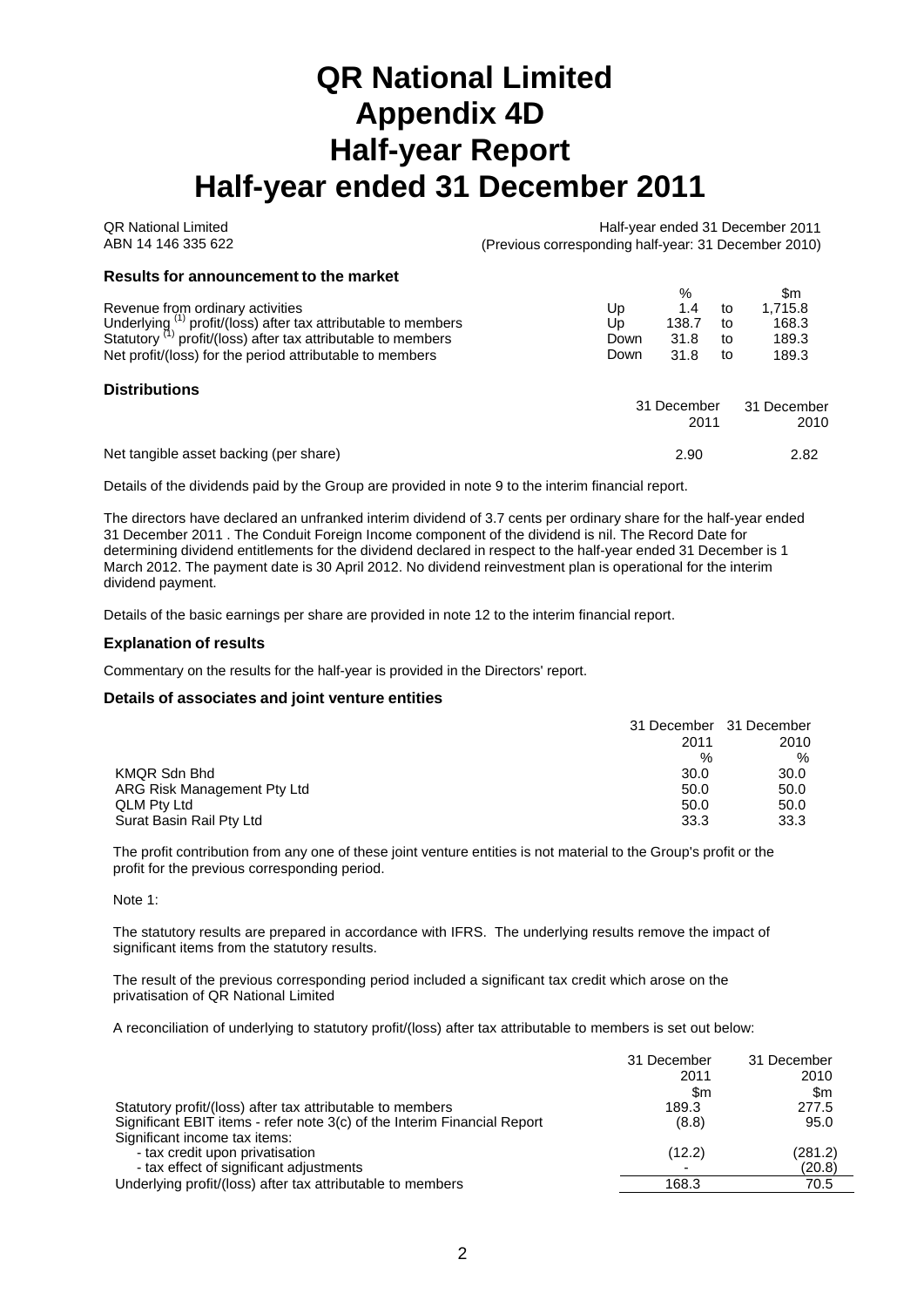## **QR National Limited ABN 14 146 335 622 Interim Financial Report - 31 December 2011**

## **Contents**

|                                                    | Page |
|----------------------------------------------------|------|
| Directors' report                                  | 4    |
| Interim Financial Report                           |      |
| Consolidated income statement                      | 8    |
| Consolidated statement of comprehensive income     | 9    |
| Consolidated balance sheet                         | 10   |
| Consolidated statement of changes in equity        | 11   |
| Consolidated cash flow statement                   | 12   |
| Notes to the consolidated financial statements     | 13   |
| Directors' declaration                             | 24   |
| Independent auditor's review report to the members | 25   |

QR National Limited is a company limited by shares, incorporated and domiciled in Australia.

Its registered office and principal place of business is:

QR National Limited Level 14, Rail Centre 1 305 Edward Street BRISBANE QLD 4000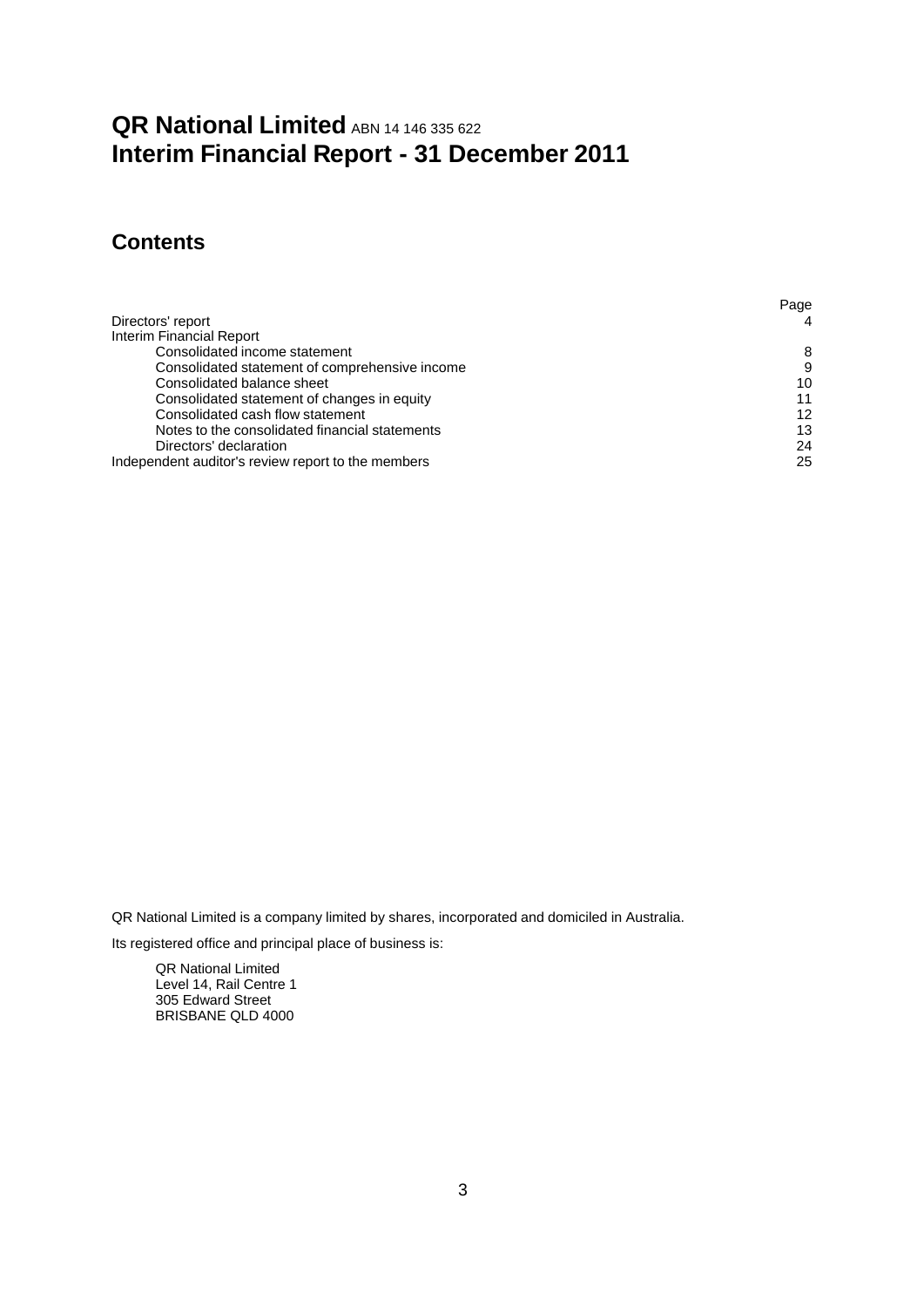### **Directors' report**

The directors present their report on the consolidated entity consisting of QR National Limited ("the Company") and the entities it controlled at the end of, or during, the half-year ended 31 December 2011 ("the Group").

#### **Directors**

The following persons were directors of the Company during the whole of the half-year and up to the date of this report, except as indicated below:

J B Prescott AC (Chairman)

L E Hockridge (Managing Director and CEO)

J Atkin

R R Caplan

A J Davies - resigned on 13 December 2011

G T John AO

P C Kenny (deceased) - ceased being a director on 8 October 2011

A J P Staines

G T Tilbrook

#### **Principal activities**

During the half-year the principal activities of the Group consisted of:

- integrated heavy haul freight railway operator
- rail transporter of coal from mine to port for export markets
- bulk, general and containerised freight
- large-scale rail services activities

#### *Coal*

Transport of coal from mines in Queensland and New South Wales to end customers and ports.

#### *Freight*

Transport of bulk mineral commodities (including iron ore), agricultural products, mining and industrial inputs and general freight throughout Queensland, New South Wales and Western Australia, and containerised freight throughout Australia.

#### *Network Services*

Provision of access to, and operation and management of, the Central Queensland Coal Network.

Provision of design, construction, overhaul, maintenance and management services to the Group as well as external customers.

#### **Review of operations**

The profit from ordinary activities after income tax of the Group for the half-year ended 31 December 2011 is \$189.3 million (2011: \$277.5 million).

The reported profit does not reflect the underlying results due to the impact of significant items as outlined in note 3(c).

|                                            | 31 December 31 December |       |
|--------------------------------------------|-------------------------|-------|
|                                            | 2011                    | 2010  |
|                                            | \$m                     | \$m   |
| Earnings before interest and tax ("EBIT")  | 260.2                   | 131.4 |
| Significant items (refer note 3(c))        | (8.8)                   | 95.0  |
| EBIT after adjusting for significant items | 251.4                   | 226.4 |

A summary of consolidated revenue and results (underlying EBIT) for the half-year by business segment is set out below. The chief operating decision maker assesses the performance of the operating segments based on underlying earnings before interest and tax.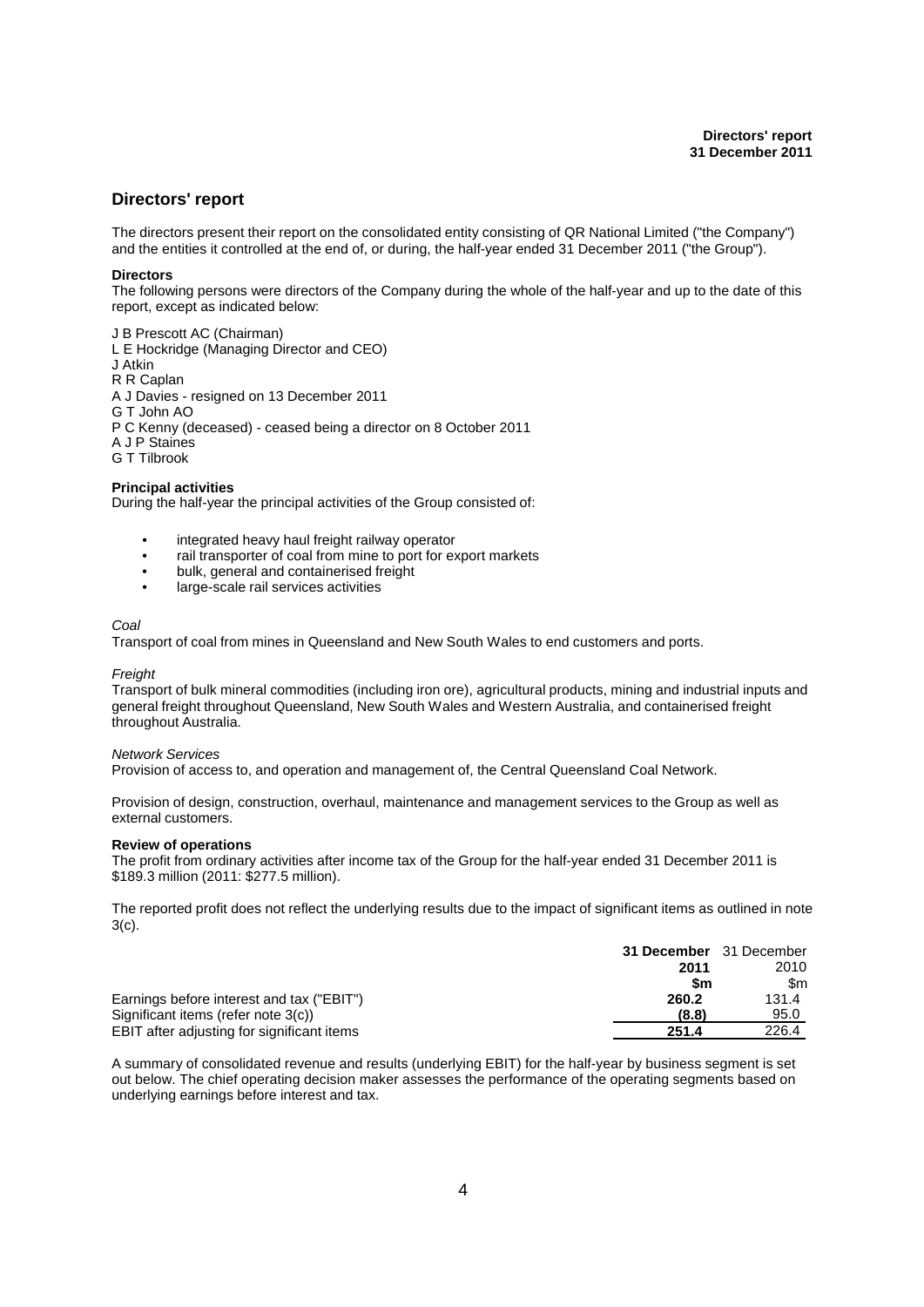#### **Review of operations (continued)**

|                                       | Segment revenues and |              |                                     |                        |  |
|---------------------------------------|----------------------|--------------|-------------------------------------|------------------------|--|
|                                       |                      | other income |                                     | <b>Segment results</b> |  |
|                                       | 31 December          |              | 31 December 31 December 31 December |                        |  |
|                                       | 2011                 | 2010         | 2011                                | 2010                   |  |
|                                       | \$m                  | \$m          | \$m                                 | \$m                    |  |
| Coal                                  | 949.9                | 895.7        | 139.0                               | 100.9                  |  |
| Freight                               | 731.8                | 685.4        | 28.5                                | 14.5                   |  |
| <b>Network Services</b>               | 595.4                | 642.4        | 155.6                               | 168.8                  |  |
| Unallocated/intersegment eliminations | (510.2)              | (475.9)      | (71.7)                              | (57.8)                 |  |
| Total Group revenue/underlying EBIT   | 1.766.9              | 1.747.6      | 251.4                               | 226.4                  |  |

Comments on the operations and the results of those operations are set out below:

#### *Coal*

Despite weaker flood-related volumes, higher revenue rates increased first half revenue by 6 per cent from \$895.7 million for the half-year ended 31 December 2010 to \$949.9 million.

While Queensland coal tonnages decreased 7 percent on the previous comparative period, this was balanced by a 34 percent increase in New South Wales coal volumes, with a net 2 percent reduction to 98 million tonnes. Coal railings in Queensland continued to reflect a steady recovery from the 2011 floods, however, other factors such as production issues and industrial disputes at some mines contributed to overall softer tonnages for the period.

Underlying EBIT increased by 38 percent from \$100.9 million for the half-year ended 31 December 2010 to \$139.0 million, due to stronger above rail revenue rates, receipt of contract performance payments, reduced labour costs and reduced maintenance costs.

#### *Freight*

Revenues for the half-year ended 31 December 2011 increased by 7 per cent from \$685.4 million to \$731.8 million. Underlying EBIT was \$28.5 million, an increase of 97 per cent from \$14.5 million in the previous corresponding half.

Higher volumes in Queensland, which had a strong sugar season and recovering grain harvest after the severe weather events of 2011, were partially offset by the delayed grain harvest in Western Australia.

#### *Network Services*

Revenues for the half-year ended 31 December 2011 decreased by 7 per cent from \$642.4 million to \$595.4 million. Underlying EBIT was \$155.6 million, a decrease of 8 per cent from \$168.8 million in the previous corresponding half. This reduction in revenue was primarily due to reduced Rollingstock and Infrastructure Services revenue driven by lower rollingstock fleet maintenance requirements and lower external project work primarily for Queensland Rail. The reduction in EBIT was due to lower network volumes and track maintenance being brought forward in advance of volume recovery.

The continued delayed recovery from the 2011 wet season reduced railings across the network to 87 million tonnes, down 7 percent from 93 million tonnes in the half-year ended 31 December 2010. Though tonnages were down, access revenue for the Central Queensland Coal Network remained stable due to the flow through of higher tariffs.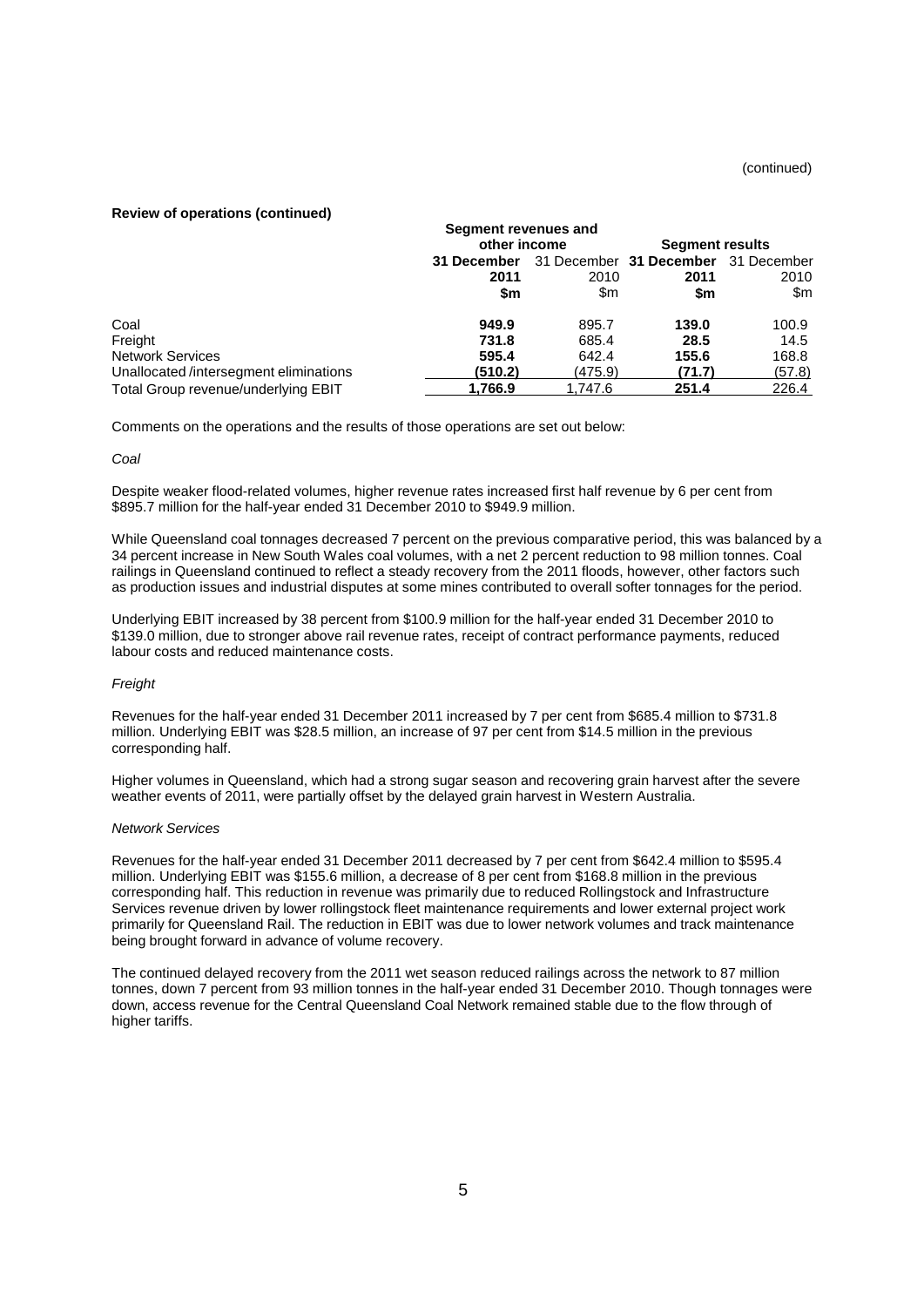**QR National Limited** Directors' report 31 December 2011 (continued)

#### **Dividends**

Dividends paid to shareholders during the half-year were as follows:

| \$m                                                                                                                                                                                                    | $\mathsf{Sm}$ |
|--------------------------------------------------------------------------------------------------------------------------------------------------------------------------------------------------------|---------------|
| Final dividend for the year ended 30 June 2011 of 3.7 cents per share, paid<br>September 2011 (unfranked)<br>90.3<br>Special dividend for the period to 21 September 2010 of 3.54 cents per fully paid |               |
| share, paid November 2010 (unfranked)                                                                                                                                                                  | 86.4          |
| 90.3                                                                                                                                                                                                   | 86.4          |

The directors have declared an unfranked interim dividend of 3.7 cents per ordinary share for the half-year ended 31 December 2011. The Conduit Foreign Income component of the dividend is nil. The Record Date for determining dividend entitlements for the dividend declared in respect to the half-year ended 31 December is 1 March 2012. The payment date is 30 April 2012. No dividend reinvestment plan is operational for the interim dividend payment.

#### Auditor's independence declaration

A copy of the auditor's independence declaration as required under section 307C of the Corporations Act 2001 is set out on page 7.

#### Rounding of amounts

The Company is of a kind referred to in Class Order 98/100, issued by the Australian Securities and Investments Commission, relating to the 'rounding off of amounts in the Directors' report and Interim Financial Report. Amounts in the Directors' report and Interim Financial Report have been rounded off to the nearest hundred thousand dollars in accordance with that Class Order.

This Directors' report is made in accordance with a resolution of directors.

J B Prescott AC Chairman

Brisbane Qld 16 February 2012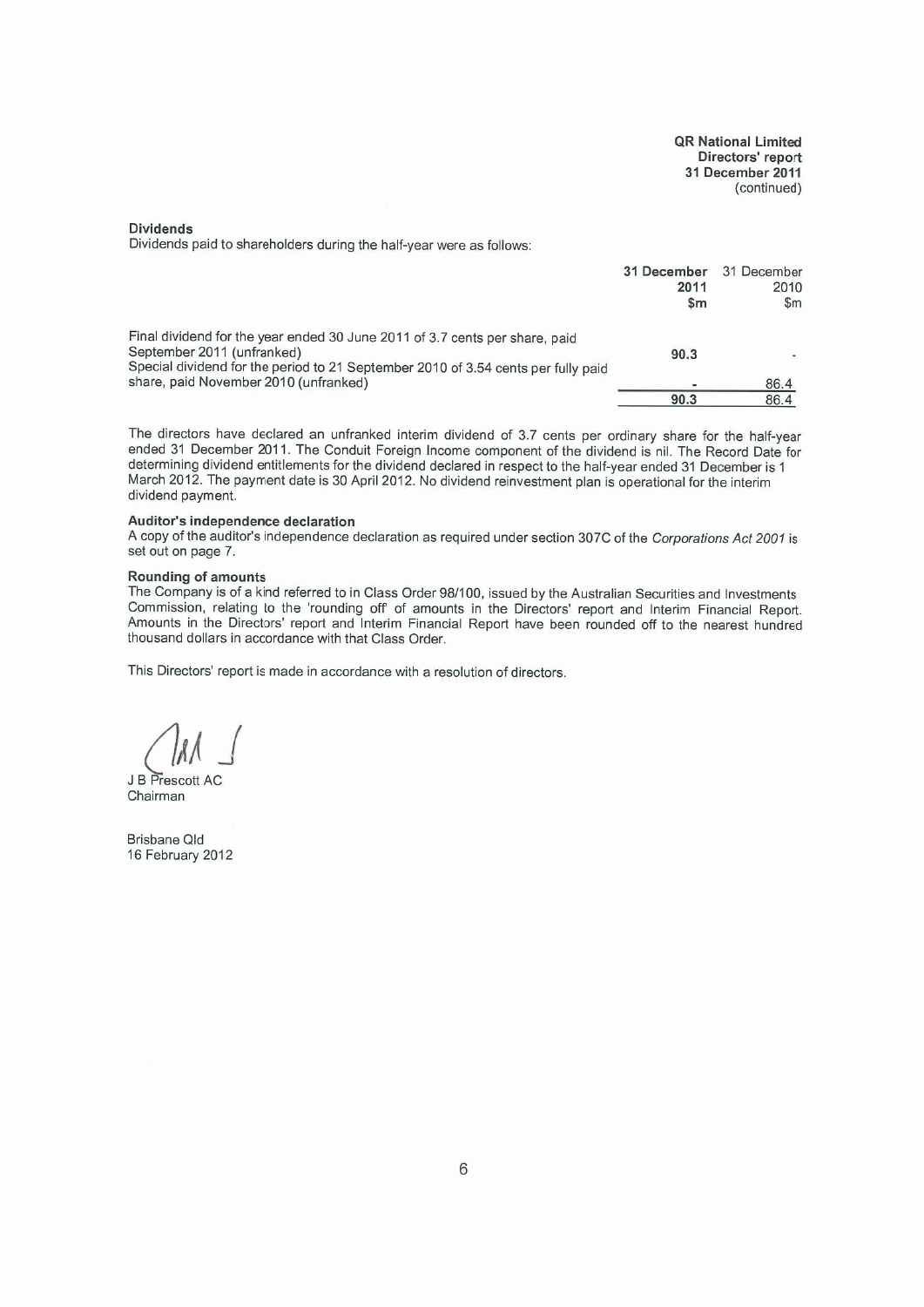

## **Auditor's Independence Declaration**

As lead auditor for the review of QR National Limited for the half year ended 31 December 2011, I declare that to the best of my knowledge and belief, there have been:

- $a)$ no contraventions of the auditor independence requirements of the Corporations Act 2001 in relation to the review; and
- no contraventions of any applicable code of professional conduct in relation to the review.  $b)$

This declaration is in respect of QR National Limited and the entities it controlled during the period.

de l

Robert Hubbard Partner PricewaterhouseCoopers

Brisbane 16 February 2012

PricewaterhouseCoopers, ABN 52 780 433 757 Riverside Centre, 123 Eagle Street, BRISBANE QLD 4000, GPO BOX150, BRISBANE QLD 4001 DX 77 Brisbane, Australia T: +61 7 3257 5000, F: +61 7 3257 5999, www.pwc.com.au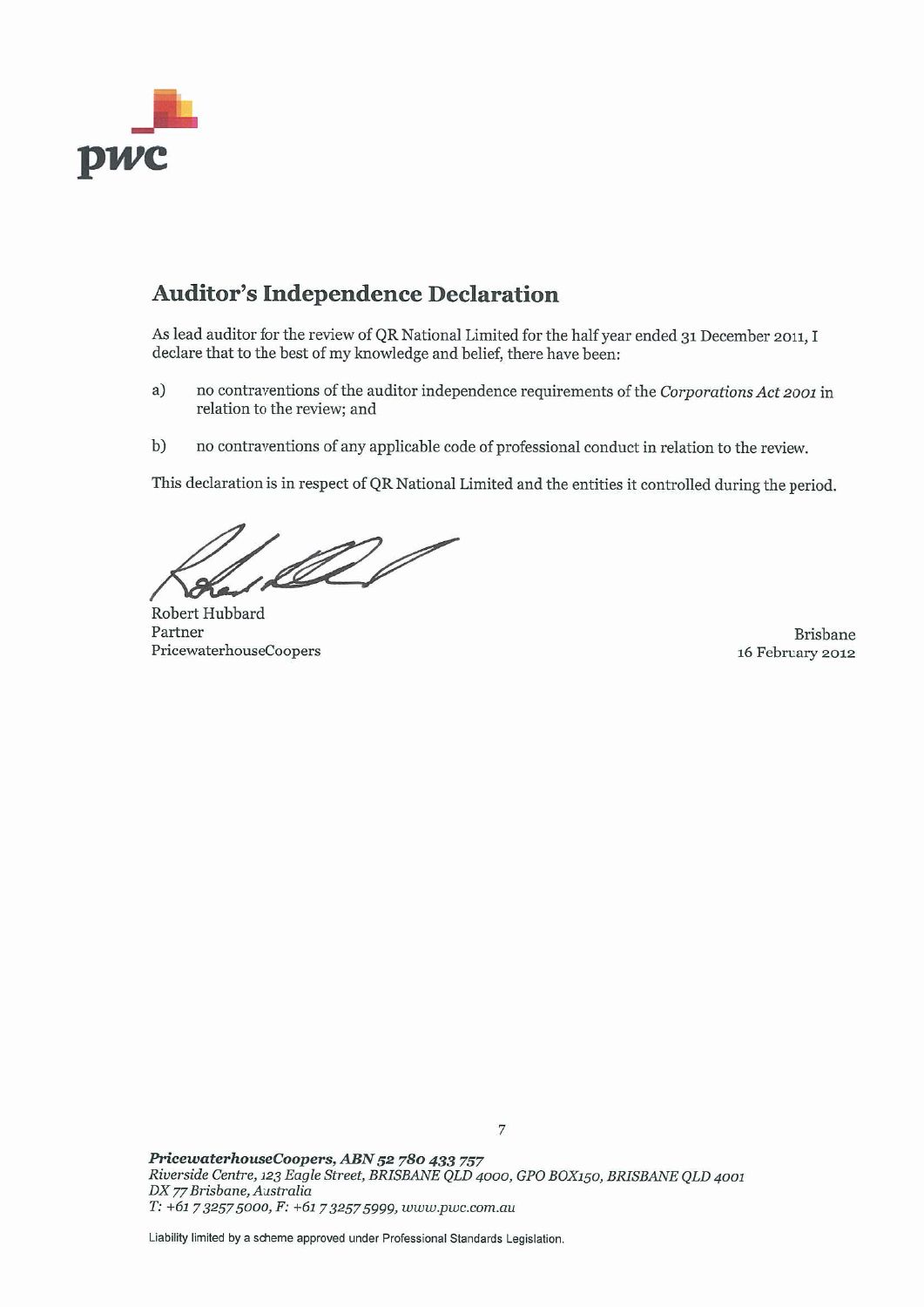#### **QR National Limited Consolidated income statement For the half-year ended 31 December 2011**

|                                                                                                                                                                  | <b>Notes</b> | 31 December<br>2011<br>\$m                                         | 31 December<br>2010<br>\$m                                        |
|------------------------------------------------------------------------------------------------------------------------------------------------------------------|--------------|--------------------------------------------------------------------|-------------------------------------------------------------------|
| Revenue                                                                                                                                                          | 4            | 1,715.8                                                            | 1,691.7                                                           |
| Other income<br>Consumables<br>Employee benefits expense<br>Depreciation and amortisation expense<br>Other expenses<br>Finance costs<br>Profit before income tax |              | 51.1<br>(720.8)<br>(558.0)<br>(216.3)<br>(10.1)<br>(16.2)<br>245.5 | 55.9<br>(745.9)<br>(608.2)<br>(219.2)<br>(41.7)<br>(126.9)<br>5.7 |
| Income tax (expense)/benefit<br>Profit for the half-year                                                                                                         | 6            | (56.2)<br>189.3<br><b>Cents</b>                                    | 271.8<br>277.5<br>Cents                                           |
| Earnings per share for profit attributable to the ordinary equity<br>holders of the Company:<br>Basic and diluted earnings per share                             | 12           | 7.8                                                                | 12.4                                                              |

*The above consolidated income statement should be read in conjunction with the accompanying notes.*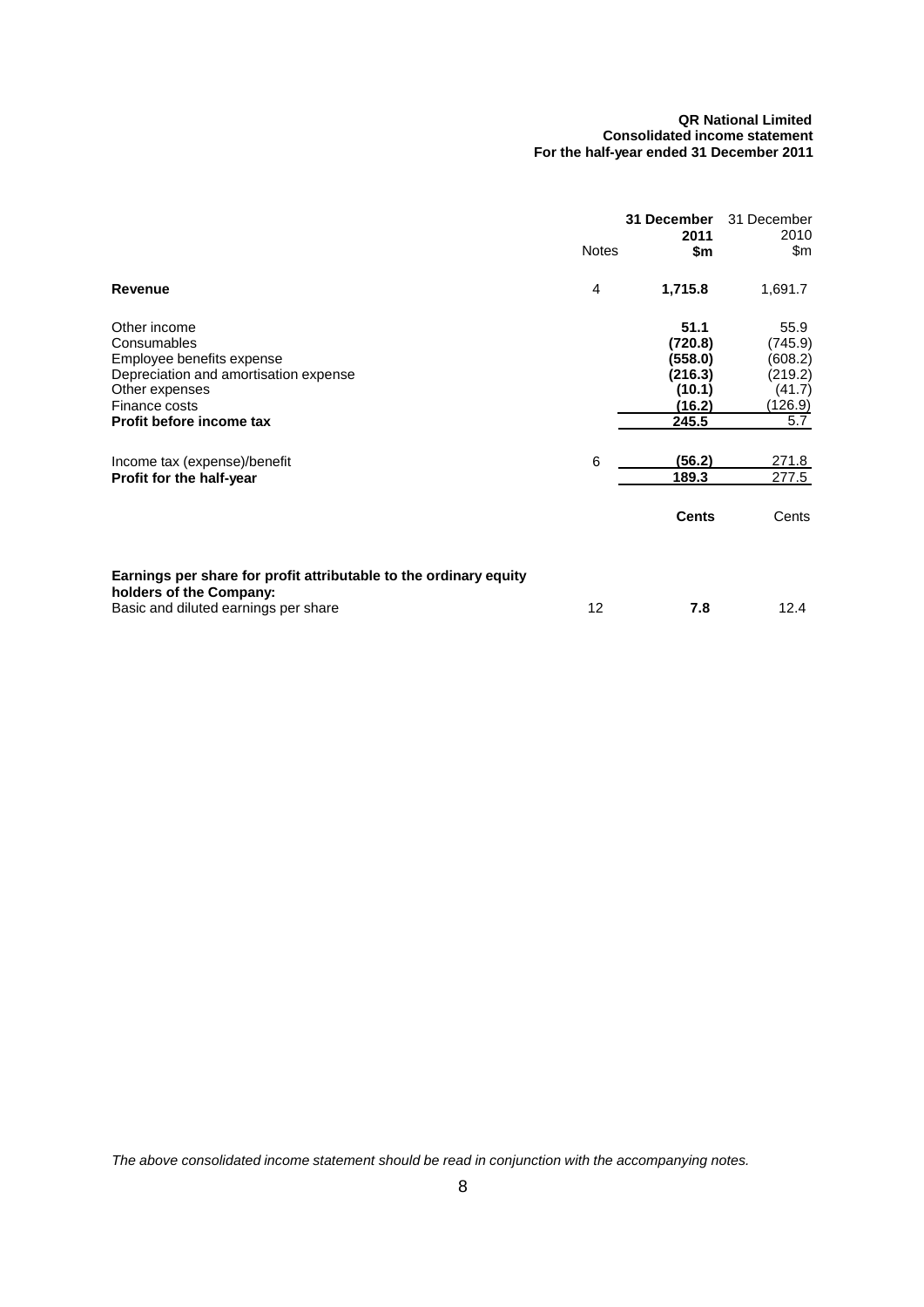#### **QR National Limited Consolidated statement of comprehensive income For the half-year ended 31 December 2011**

|                                                                                  | 31 December<br>2011<br>\$m | 31 December<br>2010<br>\$m |
|----------------------------------------------------------------------------------|----------------------------|----------------------------|
| Profit for the half-year                                                         | 189.3                      | 277.5                      |
| Other comprehensive income                                                       |                            |                            |
| Changes in the fair value of cash flow hedges recognised in equity               | 0.1                        | (18.0)                     |
| Gain on revaluation of other financial assets                                    | 0.3                        |                            |
| Changes in the fair value of cash flow hedges recognised in the income statement | 1.9                        | 9.4                        |
| Income tax relating to components of other comprehensive income                  | (0.7)                      | 2.6                        |
| Other comprehensive income for the half-year, net of tax                         | 1.6                        | (6.0)                      |
| Total comprehensive income for the half-year                                     | 190.9                      | 271.5                      |

*The above consolidated statement of comprehensive income should be read in conjunction with the accompanying notes.*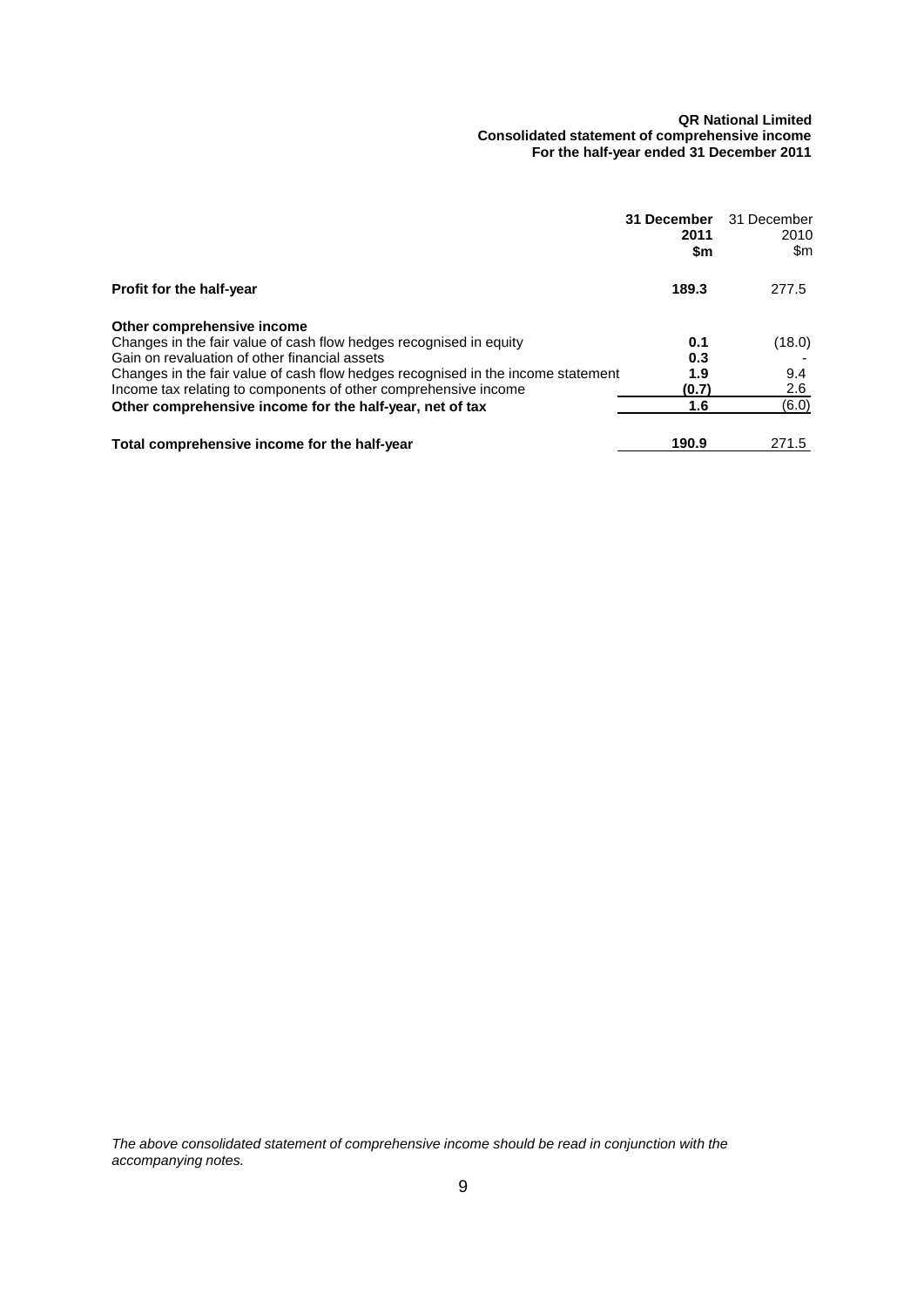#### **QR National Limited Consolidated balance sheet As at 31 December 2011**

|                                                                             |                | 31 December<br>2011 | 30 June<br>2011 |
|-----------------------------------------------------------------------------|----------------|---------------------|-----------------|
|                                                                             | <b>Notes</b>   | \$m                 | \$m             |
| <b>ASSETS</b>                                                               |                |                     |                 |
| <b>Current assets</b>                                                       |                |                     |                 |
| Cash and cash equivalents                                                   |                | 33.4                | 117.1           |
| Trade and other receivables                                                 |                | 422.4               | 473.5           |
| Inventories                                                                 |                | 183.2               | 177.6           |
| Derivative financial instruments                                            |                | 9.7                 | 21.3            |
| Other current assets                                                        |                | 23.2                | 10.6            |
| Assets classified as held for sale                                          |                | 8.1<br>680.0        | 800.1           |
| <b>Total current assets</b>                                                 |                |                     |                 |
| <b>Non-current assets</b>                                                   |                |                     |                 |
| Receivables                                                                 |                | 0.6                 |                 |
| Derivative financial instruments                                            |                | 1.0                 | 3.5             |
| Inventories                                                                 |                | 26.0                | 20.7            |
| Property, plant and equipment                                               |                | 8,666.7             | 8,275.7         |
| Intangible assets                                                           |                | 22.1                | 24.9            |
| Investments accounted for using the equity method<br>Other financial assets |                | 0.5                 | 0.5<br>36.3     |
| <b>Total non-current assets</b>                                             |                | 36.6<br>8,753.5     | 8,361.6         |
|                                                                             |                |                     |                 |
| <b>Total assets</b>                                                         |                | 9,433.5             | 9,161.7         |
| <b>LIABILITIES</b>                                                          |                |                     |                 |
| <b>Current liabilities</b>                                                  |                |                     |                 |
| Derivative financial instruments                                            |                | 12.1                | 27.3            |
| Trade and other payables                                                    |                | 310.6               | 310.2           |
| Provisions                                                                  |                | 320.8               | 320.3           |
| Other current liabilities                                                   |                | 29.9                | 36.2            |
| <b>Total current liabilities</b>                                            |                | 673.4               | 694.0           |
| <b>Non-current liabilities</b>                                              |                |                     |                 |
| Derivative financial instruments                                            |                | 0.8                 | 3.8             |
| Provisions                                                                  |                | 83.9                | 81.3            |
| Borrowings                                                                  | $\overline{7}$ | 952.4               | 803.2           |
| Deferred tax liabilities                                                    |                | 299.9               | 243.0           |
| Other non-current liabilities                                               |                | 328.1               | 344.7           |
| Total non-current liabilities                                               |                | 1,665.1             | 1,476.0         |
| <b>Total liabilities</b>                                                    |                | 2,338.5             | 2,170.0         |
| <b>Net assets</b>                                                           |                | 7,095.0             | 6,991.7         |
|                                                                             |                |                     |                 |
| <b>EQUITY</b>                                                               |                |                     |                 |
| Contributed equity<br>Reserves                                              | 8              | 6,114.6             | 6,111.9         |
| Retained earnings                                                           |                | (0.7)<br>981.1      | (2.3)<br>882.1  |
| <b>Total equity</b>                                                         |                | 7,095.0             | 6,991.7         |
|                                                                             |                |                     |                 |

*The above consolidated balance sheet should be read in conjunction with the accompanying notes.*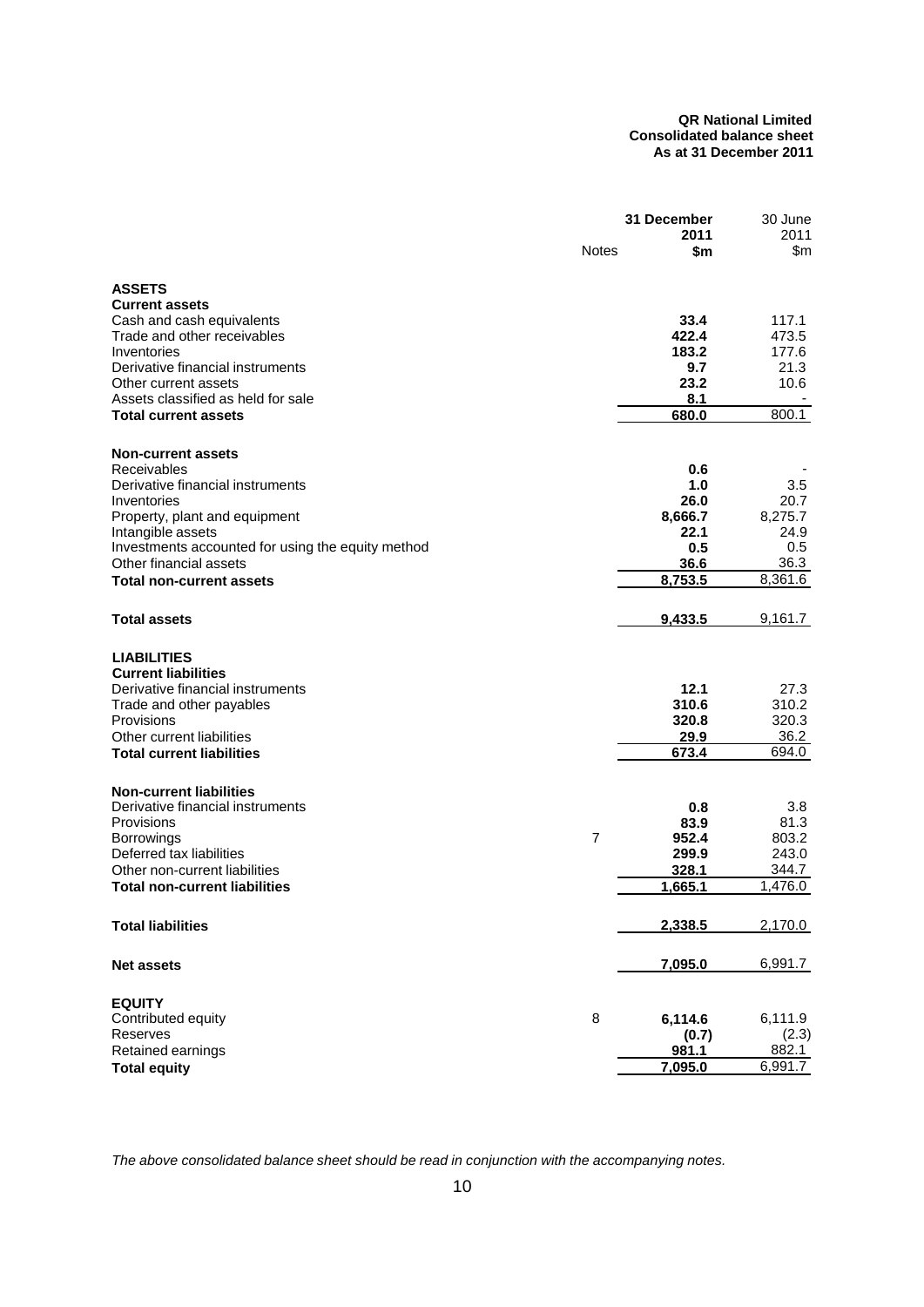#### **QR National Limited Consolidated statement of changes in equity For the half-year ended 31 December 2011**

|                                                       | Attributable to owners of<br><b>QR National Limited</b> |                           |                                 |                        |                               |  |  |
|-------------------------------------------------------|---------------------------------------------------------|---------------------------|---------------------------------|------------------------|-------------------------------|--|--|
|                                                       | <b>Notes</b>                                            | <b>Contributed</b><br>\$m | equity Reserves earnings<br>\$m | <b>Retained</b><br>\$m | <b>Total</b><br>equity<br>\$m |  |  |
|                                                       |                                                         |                           |                                 |                        |                               |  |  |
| Balance at 1 July 2010                                |                                                         | 2,067.0                   | (2.0)                           | 619.0                  | 2,684.0                       |  |  |
| Profit for the half-year                              |                                                         |                           | (6.0)                           | 277.5                  | 277.5                         |  |  |
| Other comprehensive income                            |                                                         |                           | (6.0)                           | 277.5                  | (6.0)<br>271.5                |  |  |
| Total comprehensive income for the half-year          |                                                         |                           |                                 |                        |                               |  |  |
| Transactions with owners in their capacity as owners: |                                                         |                           |                                 |                        |                               |  |  |
| Dividends provided for or paid                        | 9                                                       |                           |                                 | (86.4)                 | (86.4)                        |  |  |
| Share-based payments                                  |                                                         | 0.6                       |                                 |                        | 0.6                           |  |  |
| Capital distribution to Queensland Rail Limited       |                                                         | (332.3)                   |                                 |                        | (332.3)                       |  |  |
| Capital distribution to State of Queensland           |                                                         | (23.0)                    |                                 |                        | (23.0)                        |  |  |
| Capital contribution from State of Queensland         |                                                         | 4,397.3                   |                                 |                        | 4,397.3                       |  |  |
|                                                       |                                                         | 4,042.6                   | ÷,                              | (86.4)                 | 3,956.2                       |  |  |
| Balance at 31 December 2010                           |                                                         | 6,109.6                   | (8.0)                           | 810.1                  | 6,911.7                       |  |  |
|                                                       |                                                         |                           |                                 |                        |                               |  |  |
| Balance at 1 July 2011                                |                                                         | 6,111.9                   | (2.3)                           | 882.1                  | 6,991.7                       |  |  |
| Profit for the half-year                              |                                                         |                           | 1.6                             | 189.3                  | 189.3<br>1.6                  |  |  |
| Other comprehensive income                            |                                                         |                           | 1.6                             | 189.3                  | 190.9                         |  |  |
| Total comprehensive income for the half-year          |                                                         |                           |                                 |                        |                               |  |  |
| Transactions with owners in their capacity as owners: |                                                         |                           |                                 |                        |                               |  |  |
| Dividends provided for or paid                        | 9                                                       |                           |                                 | (90.3)                 | (90.3)                        |  |  |
| Share-based payments                                  |                                                         | 2.7                       |                                 |                        | 2.7                           |  |  |
|                                                       |                                                         | 2.7                       | $\overline{\phantom{0}}$        | (90.3)                 | (87.6)                        |  |  |
|                                                       |                                                         |                           |                                 |                        |                               |  |  |
| <b>Balance at 31 December 2011</b>                    |                                                         | 6,114.6                   | (0.7)                           | 981.1                  | 7,095.0                       |  |  |

*The above consolidated statement of changes in equity should be read in conjunction with the accompanying notes.*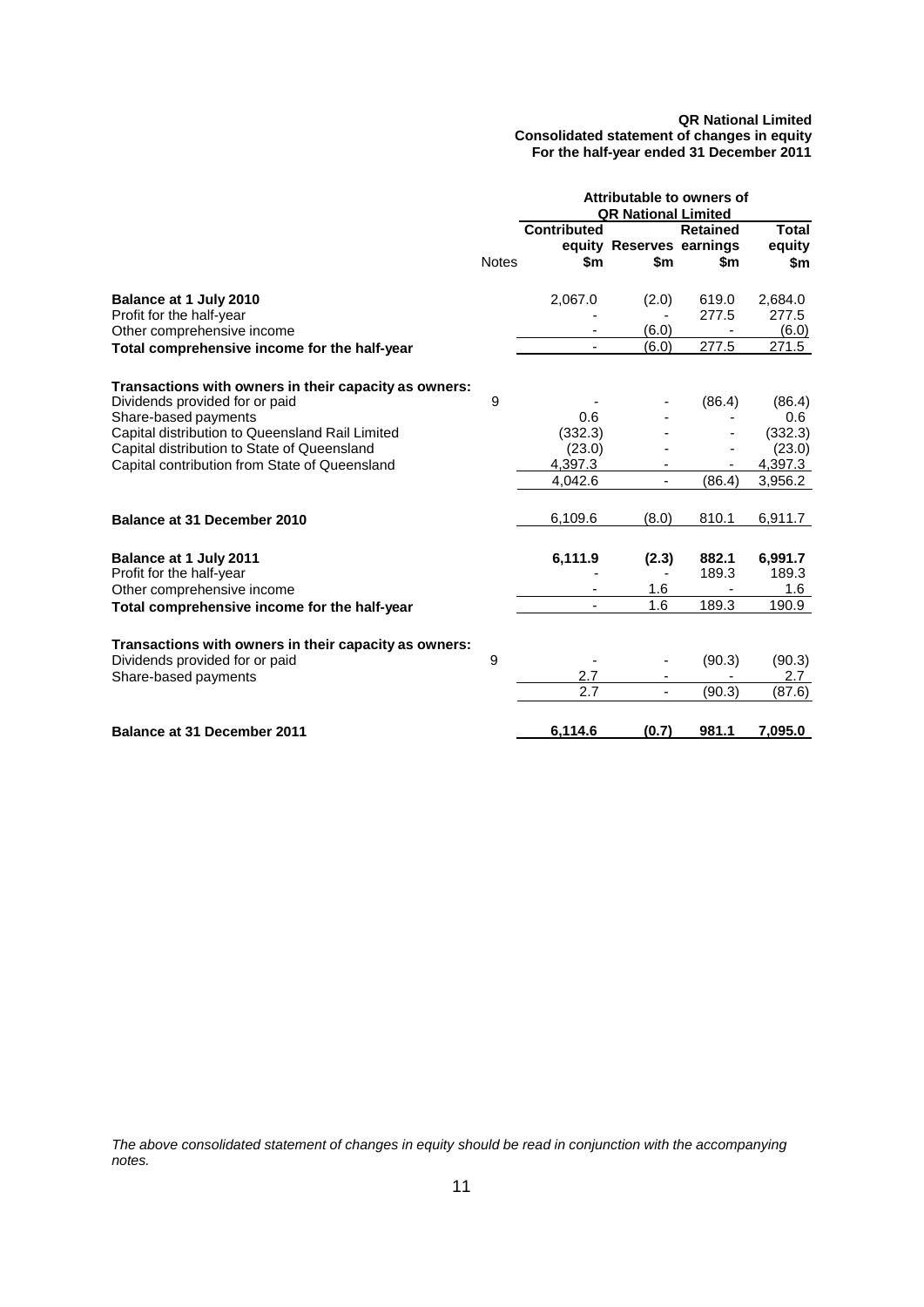#### **QR National Limited Consolidated cash flow statement For the half-year ended 31 December 2011**

|                                                                       | 31 December<br>2011<br>\$m | 31 December<br>2010<br>\$m |
|-----------------------------------------------------------------------|----------------------------|----------------------------|
| Cash flows from operating activities                                  |                            |                            |
| Receipts from customers                                               | 1,980.9                    | 2,040.3                    |
| Payments to suppliers and employees                                   | (1,491.1)                  | (1,531.5)                  |
| Interest paid                                                         | (34.6)                     | (207.0)                    |
| Income taxes paid                                                     |                            | (2.3)                      |
| Interest received                                                     | 1.5                        | $0.8\,$<br>300.3           |
| Net cash inflow from operating activities                             | 456.7                      |                            |
| Cash flows from investing activities                                  |                            |                            |
| Payments for acquisition of business, net of cash acquired            |                            | (6.1)                      |
| Payments for property, plant and equipment                            | (607.2)                    | (676.6)                    |
| Payments for available-for-sale financial assets                      |                            | (0.2)                      |
| Proceeds from sale of property, plant and equipment                   | 12.4                       | 13.3                       |
| Net cash outflow from investing activities                            | (594.8)                    | (669.6)                    |
| Cash flows from financing activities                                  |                            |                            |
| Proceeds from borrowings                                              | 145.0                      | 963.4                      |
| Repayment of borrowings                                               |                            | (471.2)                    |
| Dividends paid to company's shareholders                              | (90.3)                     | (86.4)                     |
| Net cash inflow from financing activities                             | 54.7                       | 405.8                      |
| Net (decrease)/increase in cash and cash equivalents                  | (83.4)                     | 36.5                       |
| Cash and cash equivalents at the beginning of the financial half-year | 116.7                      | 7.3                        |
| Cash and cash equivalents at end of half-year                         | 33.3                       | 43.8                       |
| Cash and cash equivalents                                             | 33.4                       | 44.3                       |
| Less: Trust monies                                                    | (0.1)                      | (0.5)                      |
| Cash and cash equivalents in the cash flow statement                  | 33.3                       | 43.8                       |

Given the short-term nature of the drawdowns and repayments, cash flows in relation to the Syndicated Debt Facility (effective from November 2010) are presented on a net basis in the cash flows from financing activities.

*The above consolidated cash flow statement should be read in conjunction with the accompanying notes.*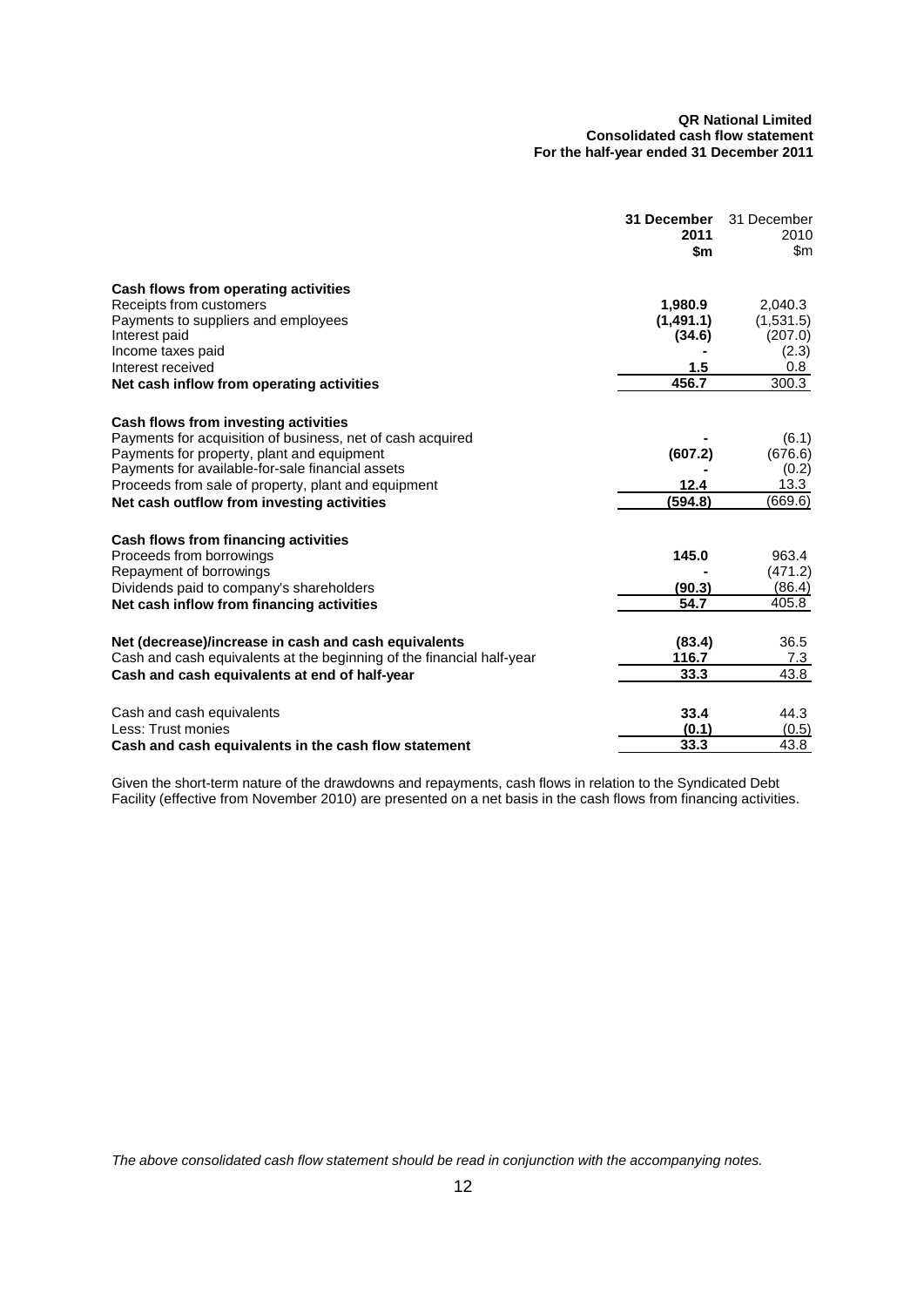## **1 Summary of significant accounting policies**

The financial statements of QR National Limited ("the Company") as at and for the period ended 31 December 2011 are for the consolidated entity consisting of the Company and its subsidiaries (together referred to as "the Group" or "QR National"). The financial statements are presented in Australian currency.

#### **(a) Basis of preparation**

This general purpose Interim Financial Report has been prepared in accordance with Australian Accounting Standard AASB 134 *Interim Financial Reporting*, and the *Corporations Act 2001*.

This Interim Financial Report does not include all the notes of the type normally included in an annual financial report. Accordingly, this financial report is to be read in conjunction with the annual report of the Company for the year ended 30 June 2011 and any public announcements made by the Company during the interim reporting period in accordance with the continuous disclosure requirements of the *Corporations Act 2001* and the Australian Securities Exchange Listing Rules. The annual report for the year ended 30 June 2011 is accessible at [http://www.qrnational.com.au/investor/Pages/Reports.aspx.](http://www.qrnational.com.au/investor/Pages/Reports.aspx)

The principal accounting policies adopted in the preparation of these consolidated financial statements are consistent with those of the previous financial year, except as modified as required for the adoption of new accounting standards. These policies have been consistently applied to both half-years presented, unless otherwise stated. Where necessary, comparative information has been restated to conform with changes in presentation in the current year.

#### *(i) New and amended standards adopted by the Group*

The Group has adopted a number of Australian Accounting Standards and Interpretations that are mandatory for annual reporting periods beginning on or after 1 July 2011. The adoption of these standards did not have any impact on the current period or any previous period and is not likely to affect future periods.

#### *(ii) Early adoption of standards*

The Group has not elected to early adopt any of the pronouncements available for adoption for the annual reporting period beginning 1 July 2011.

#### *(iii) Historical cost convention*

These financial statements have been prepared under the historical cost convention, as modified by the revaluation of available-for-sale financial assets, and assets and liabilities (including derivative instruments) at fair value.

#### *(iv) Rounding of amounts*

The Company is of a kind referred to in Class Order 98/100, issued by the Australian Securities and Investment Commission, relating to the "rounding off" of amounts in the financial report. Amounts in the financial report have been rounded of in accordance with that Class Order to the nearest hundred thousand dollars, unless otherwise indicated.

#### *(v) Group Restructure*

QR National Limited was incorporated on 14 September 2010 and did not undertake any trading activities between its incorporation and 21 September 2010 when it became a non operating holding company for a group comprising itself, QR Limited and QR Limited's controlled entities, by issuing shares to the State of Queensland in exchange for the State of Queensland's existing shares in QR Limited. The consolidated financial statements of QR National Limited have been prepared as a continuation of the financial statements of QR Limited.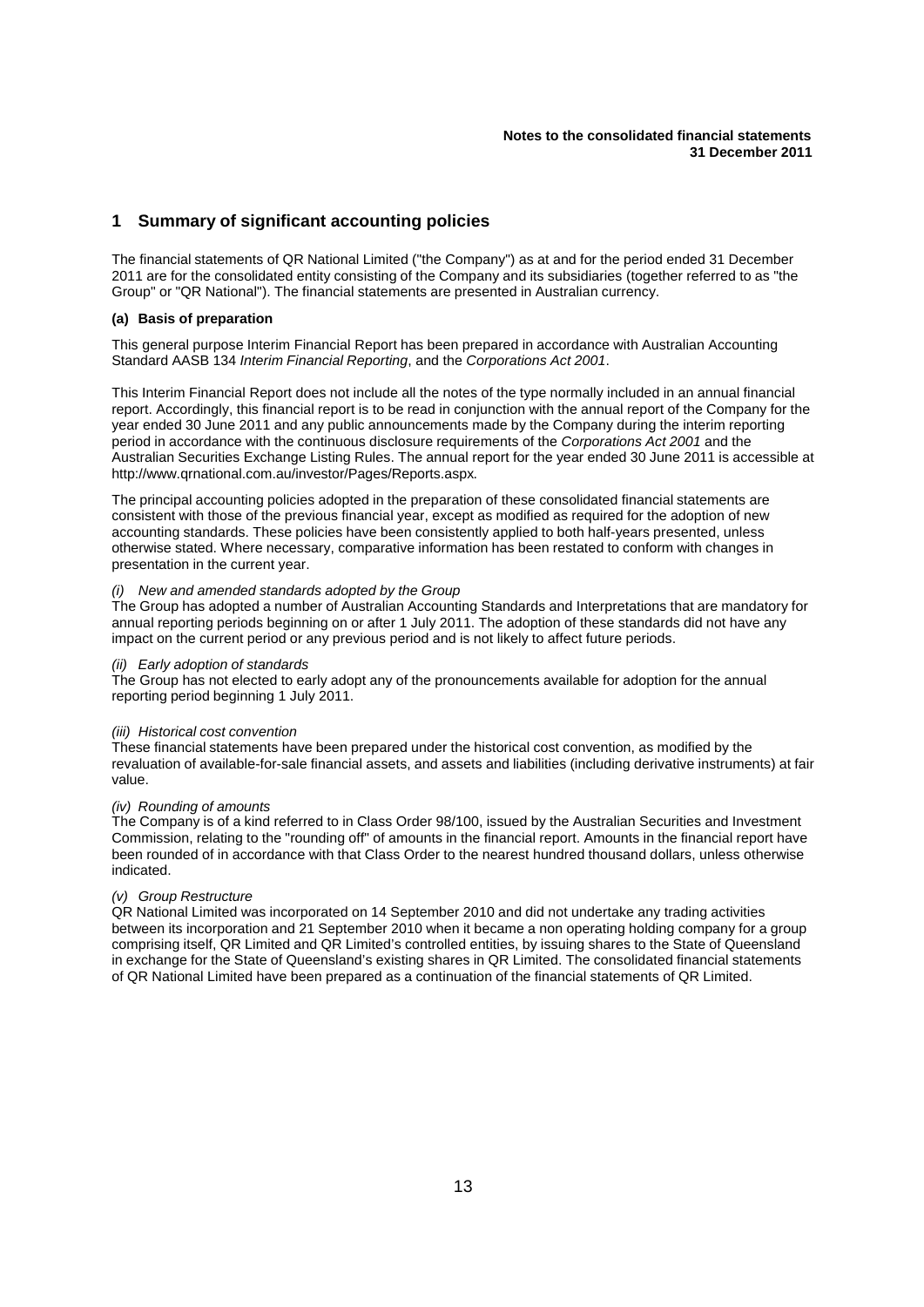## **2 Critical accounting estimates and judgements**

The preparation of interim financial statements requires management to make estimates, judgements, and assumptions that affect the application of accounting policies and the reported amounts of assets, liabilities, income and expenses. Estimates and judgements are continually evaluated and are based on historical experience and other factors, including expectations of future events that may have a financial impact on the Group and that are believed to be reasonable in the circumstances. Actual results may differ from these estimates.

Estimates and underlying assumptions are reviewed on an ongoing basis. Revisions to accounting estimates are recognised in the period in which the estimate is revised and in any future periods affected.

The same significant judgements made by management in applying the Group's accounting policies and the key sources of estimation uncertainty as those that applied to the financial report as at and for the year ended 30 June 2011 have been made for 31 December 2011.

#### **(a) Take or Pay**

During the half-year, actual tonnages have been below the regulatory forecast. As a result, significant estimates have been made in forecasting annual tonnages to determine the amount of annual net take or pay the Group is entitled to receive in respect of the half-year in accordance with the Access Undertaking agreements.

#### **(b) Strategic infrastructure projects**

During the period, work continued on various significant infrastructure projects in relation to above and below rail development. For the six months ended 31 December 2011, \$10.9 million of costs were capitalised. Management's judgement has been applied to the extent to which capitalisation of these projects is appropriate. The application of this judgement will be re-assessed throughout the life of the projects.

#### **(c) Revision of useful lives of plant and equipment**

During the half-year, the useful lives of Coal locomotives were revised upwards to 30 years, to more accurately reflect the useful lives of these assets. There has also been a reduction in the value ascribed to the initial overhaul component of locomotives used within the Coal business. The overhaul component is depreciated over a useful life of between 10 to 12 years depending on the class of locomotive. The effect of these changes for the six months ended 31 December 2011 was a decrease in depreciation expense for the Group of \$15.1 million. A similar useful life assessment will be undertaken in the second half of the financial year over Coal wagons and the Freight fleet.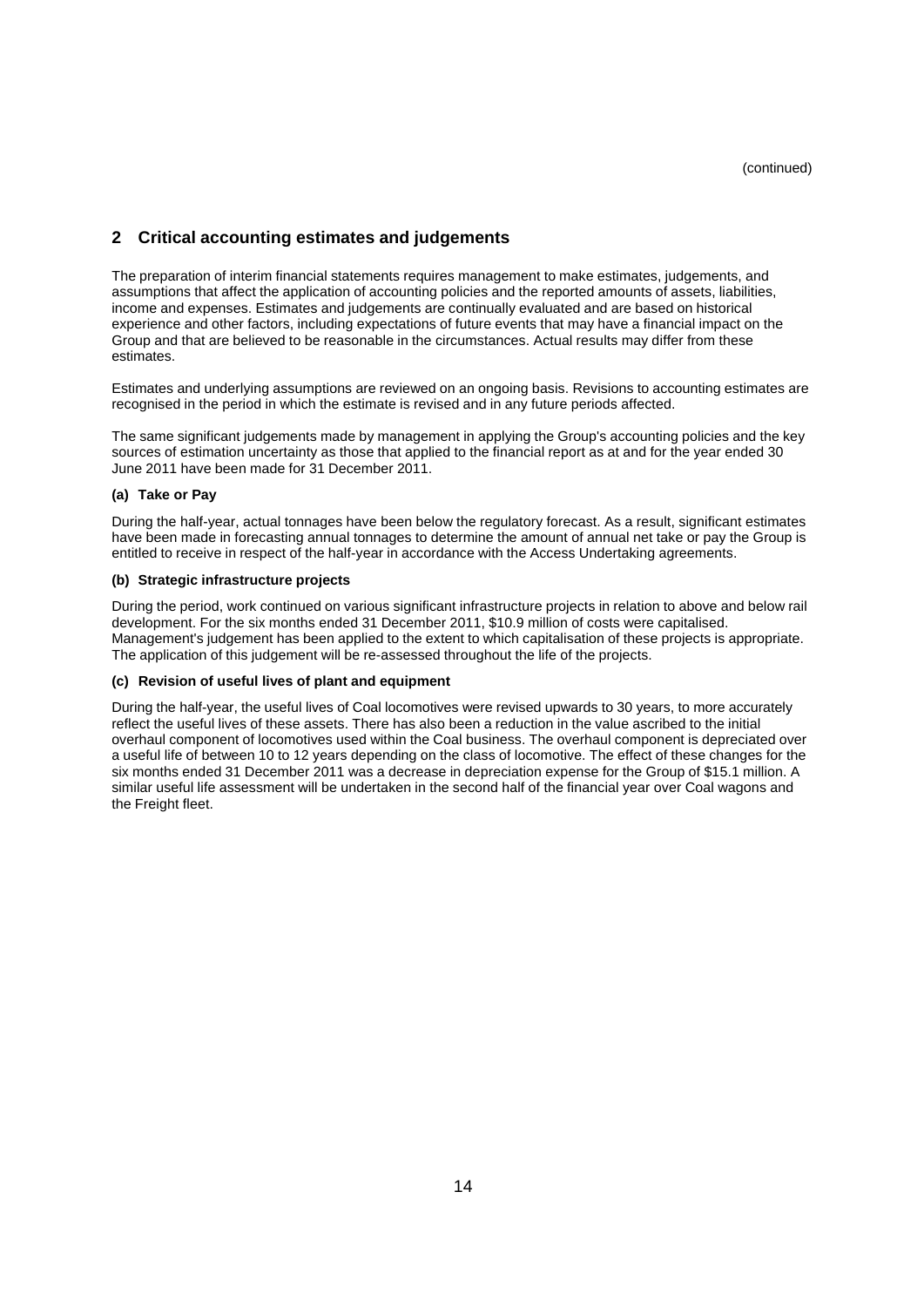(continued)

### **3 Segment information**

#### **(a) Operating segments**

The following summary describes the operations in each of the Group's reportable segments:

#### *Coal*

Transport of coal from mines in Queensland and NSW to end customers and ports.

#### *Freight*

Transport of bulk mineral commodities (including iron ore), agricultural products, mining and industrial inputs and general freight throughout Queensland, New South Wales and Western Australia, and containerised freight throughout Australia.

#### *Network Services*

Provision of access to, and operation and management of the Central Queensland Coal Network.

Provision of design, construction, overhaul, maintenance and management services to the Group as well as external customers.

#### *Unallocated*

Items of revenue and expense of a corporate nature, as well as those relating to minor operations within the Group, and ineffective hedging gains and losses.

Interest expense for the entire Group is not allocated to specific segments but rather recorded as a corporate expense. With the exception of property, plant and equipment, asset and liability positions of the Group are only reviewed at the consolidated level.

#### **(b) Segment information**

|                                        |               |                | <b>Network</b>            |                    |                |
|----------------------------------------|---------------|----------------|---------------------------|--------------------|----------------|
|                                        | Coal<br>\$m\$ | Freight<br>\$m | Services<br>$\mathsf{Sm}$ | Unallocated<br>\$m | Total<br>\$m\$ |
| 31 December 2011                       |               |                |                           |                    |                |
| <b>Segment revenue</b>                 |               |                |                           |                    |                |
| Revenue from external customers        |               |                |                           |                    |                |
| Services revenue                       |               |                |                           |                    |                |
| <b>Track access</b>                    | 382.0         | 1.4            | 43.7                      |                    | 427.1          |
| Freight transport                      | 535.7         | 532.9          |                           |                    | 1,068.6        |
| Other services                         |               | 72.2           | 90.4                      |                    | 162.6          |
| Other revenue                          | 1.2           | 30.8           | 10.0                      | 15.5               | 57.5           |
| Total revenue from external customers  | 918.9         | 637.3          | 144.1                     | 15.5               | 1,715.8        |
| Intersegment revenue                   |               |                |                           |                    |                |
| Services revenue                       |               |                |                           |                    |                |
| <b>Track access</b>                    |               |                | 335.0                     |                    | 335.0          |
| Freight transport                      | 12.0          | 60.8           |                           |                    | 72.8           |
| Other services                         |               |                | 115.8                     |                    | 115.8          |
| Other revenue                          |               |                |                           | 42.5               | 42.5           |
| <b>Total intersegment revenue</b>      | 12.0          | 60.8           | 450.8                     | 42.5               | 566.1          |
|                                        |               |                |                           |                    |                |
| Total revenue                          | 930.9         | 698.1          | 594.9                     | 58.0               | 2,281.9        |
| Other income                           | 19.0          | 33.7           | 0.5                       | (2.1)              | 51.1           |
| Total segment revenue and other income | 949.9         | 731.8          | 595.4                     | 55.9               | 2,333.0        |
| Intersegment elimination               |               |                |                           |                    | (566.1)        |
| Consolidated revenue and other income  |               |                |                           |                    | 1,766.9        |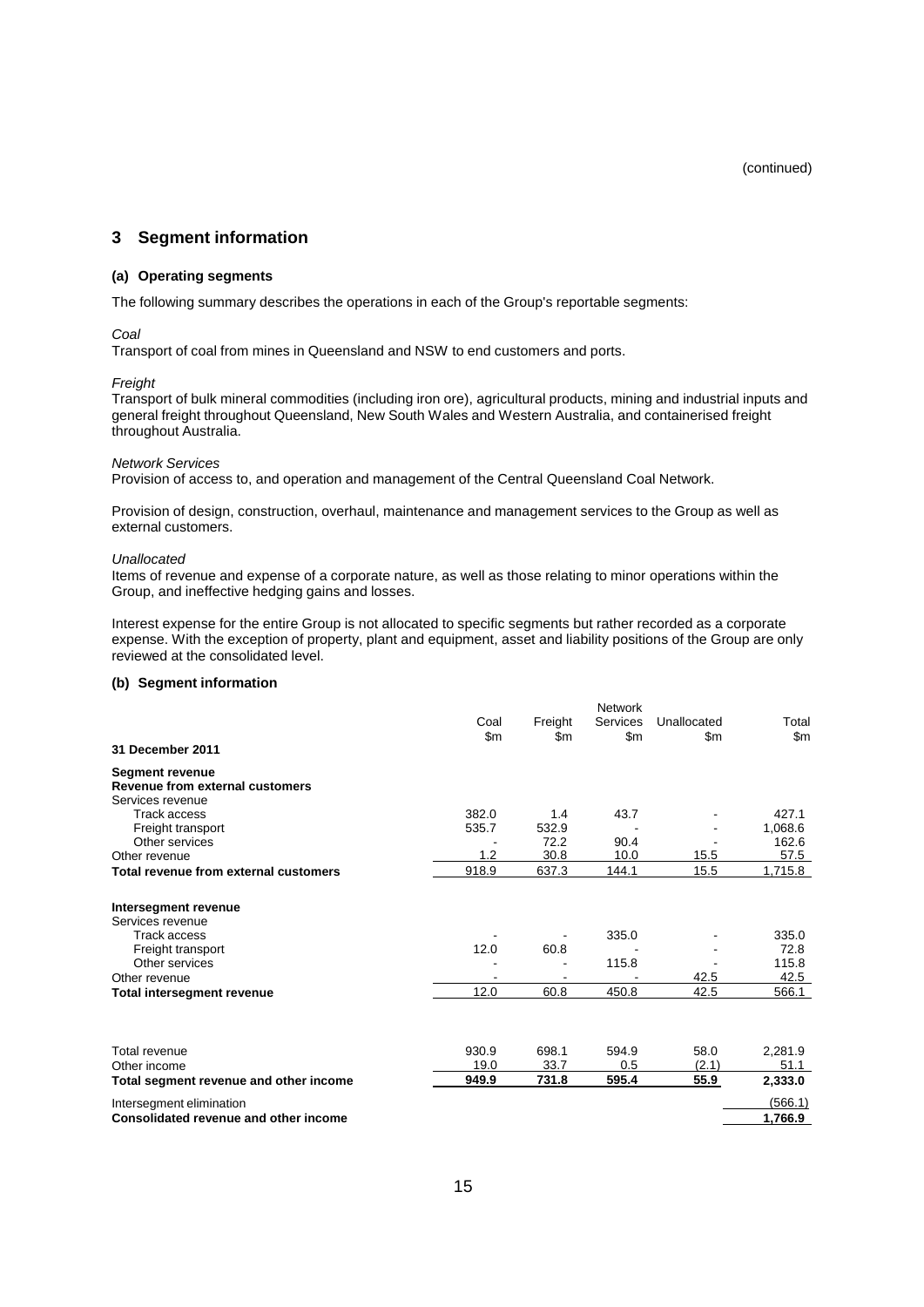## **3 Segment information (continued)**

## **(b) Segment information (continued)**

| Segment result<br><b>Underlying EBITDA</b>          | 233.6         | 62.0           | 233.0                             | (57.0)        | 471.6   |
|-----------------------------------------------------|---------------|----------------|-----------------------------------|---------------|---------|
| Depreciation and amortisation                       | (94.6)        | (33.5)         | (77.4)                            | (10.8)        | (216.3) |
|                                                     | 139.0         | 28.5           | 155.6                             | (67.8)        | 255.3   |
|                                                     |               |                |                                   |               |         |
| Intersegment elimination                            |               |                |                                   |               | (3.9)   |
| <b>Underlying EBIT</b>                              |               |                |                                   |               | 251.4   |
| Significant adjustments (note 3(c))                 |               |                |                                   |               | 8.8     |
| <b>EBIT</b>                                         |               |                |                                   |               | 260.2   |
| Net finance costs                                   |               |                |                                   |               | (14.7)  |
| Profit before income tax                            |               |                |                                   |               | 245.5   |
| Income tax (expense)/benefit                        |               |                |                                   |               | (56.2)  |
| Profit for the year                                 |               |                |                                   |               | 189.3   |
|                                                     |               |                |                                   |               |         |
|                                                     |               |                | <b>Network</b><br><b>Services</b> | Unallocated   | Total   |
|                                                     | Coal<br>\$m\$ | Freight<br>\$m | \$m                               | \$m           | \$m     |
| <b>31 December 2010</b>                             |               |                |                                   |               |         |
|                                                     |               |                |                                   |               |         |
| Segment revenue                                     |               |                |                                   |               |         |
| Revenue from external customers<br>Services revenue |               |                |                                   |               |         |
| Track access                                        | 394.3         | 4.7            | 46.2                              |               | 445.2   |
| Freight transport                                   | 474.9         | 509.5          |                                   |               | 984.4   |
| Other services                                      |               | 73.2           | 103.2                             |               | 176.4   |
| Other revenue                                       | 0.8           | 16.8           | 39.3                              | 28.8          | 85.7    |
| Total revenue from external customers               | 870.0         | 604.2          | 188.7                             | 28.8          | 1,691.7 |
|                                                     |               |                |                                   |               |         |
| Intersegment revenue                                |               |                |                                   |               |         |
| Services revenue                                    |               |                |                                   |               |         |
| Track access                                        |               |                | 334.1                             |               | 334.1   |
| Freight transport                                   | 6.4           | 52.3           |                                   |               | 58.7    |
| Other services                                      |               | $\blacksquare$ | 119.2                             |               | 119.2   |
| Other revenue                                       |               | $\blacksquare$ |                                   | 19.3          | 19.3    |
| Total intersegment revenue                          | 6.4           | 52.3           | 453.3                             | 19.3          | 531.3   |
|                                                     |               |                |                                   |               |         |
|                                                     |               |                |                                   |               |         |
| Total revenue                                       | 876.4         | 656.5          | 642.0                             | 48.1          | 2,223.0 |
| Other income                                        | 19.3          | 28.9           | 0.4                               | 7.3           | 55.9    |
| Total segment revenue and other income              | 895.7         | 685.4          | 642.4                             | 55.4          | 2,278.9 |
| Intersegment elimination                            |               |                |                                   |               | (531.3) |
| <b>Consolidated revenue and other income</b>        |               |                |                                   |               | 1,747.6 |
| Segment result                                      |               |                |                                   |               |         |
| <b>Underlying EBITDA</b>                            | 202.8         | 42.8           | 246.2                             | (40.3)        | 451.5   |
| Depreciation and amortisation                       | (101.9)       | (28.3)         | (77.4)                            | (11.6)        | (219.2) |
|                                                     | <u> 100.9</u> | <u> 14.5</u>   | <u> 168.8</u>                     | <u>(51.9)</u> | 232.3   |
|                                                     |               |                |                                   |               |         |
| Intersegment elimination                            |               |                |                                   |               | (5.9)   |
| <b>Underlying EBIT</b>                              |               |                |                                   |               | 226.4   |
| Significant adjustments (note 3(c))                 |               |                |                                   |               | (95.0)  |
| EBIT                                                |               |                |                                   |               | 131.4   |
| Net finance costs                                   |               |                |                                   |               | (125.7) |
| Profit before income tax                            |               |                |                                   |               | 5.7     |
| Income tax (expense)/benefit                        |               |                |                                   |               | 271.8   |
| Profit for the year                                 |               |                |                                   |               | 277.5   |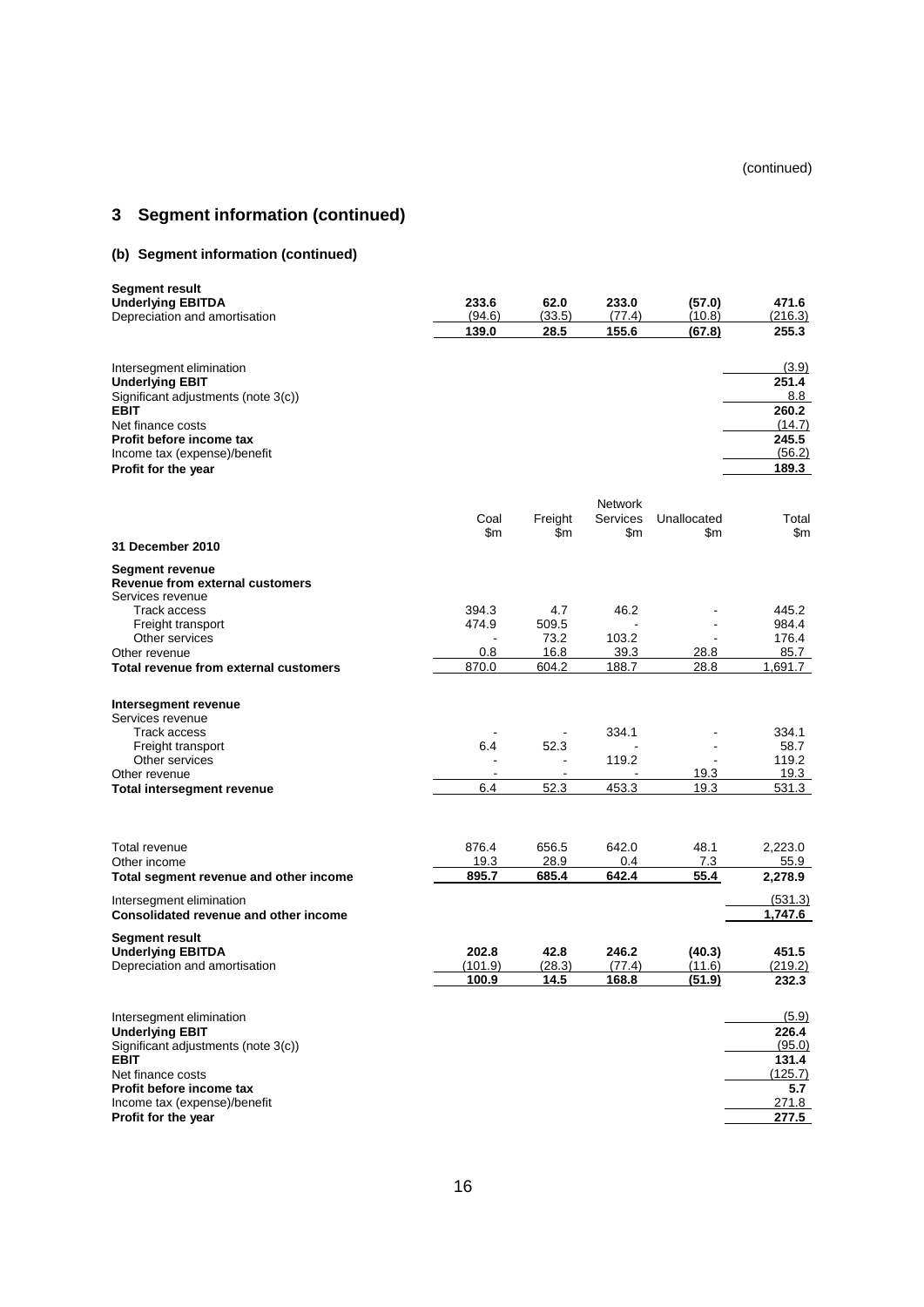## **3 Segment information (continued)**

#### **(c) Significant adjustments**

Profit before income tax includes the following significant items. The exclusion of these items permits analysis of the Group's underlying performance on a comparative basis. The Group's underlying result differs from the statutory result.

|                   | 31 December 31 December<br>2011<br>\$m | 2010<br>\$m |
|-------------------|----------------------------------------|-------------|
| <b>Expenses</b>   |                                        |             |
| Employee benefits | ۰                                      | 57.2        |
| Restructure costs | (8.8)                                  | 37.8        |
|                   | (8.8)                                  | 95.0        |

#### **31 December 2011**

• The Group has concluded negotiations with the NSW Office of State Revenue with respect to the stamp duty payable in New South Wales relating to the group restructure. The provision previously recognised has been decreased by \$8.8 million.

#### **31 December 2010**

- Employee benefits expense of \$57.2 million comprises the payment of \$41.9 million to employees under enterprise agreements negotiated with union representatives which provide for a one-off payment of \$4,000 per eligible employee as at settlement; \$9.0 million expense related to the Employee Gift Offer; and \$6.3 million expense related to incentive schemes for management and employees in relation to the Offer.
- The Group incurred \$37.8 million of non-operating costs in respect of the restructure and separation of the discontinued businesses which were transferred to Queensland Rail in June 2010, and in respect of the Offer. These costs comprise advisory and system separation costs incurred in respect of the restructure and the Offer, and stamp duty estimated as payable in New South Wales.

#### **4 Revenue**

|                   | 31 December<br>2011<br>\$m | 31 December<br>2010<br>\$m |
|-------------------|----------------------------|----------------------------|
| Services revenue  |                            |                            |
| Track access      | 427.1                      | 445.2                      |
| Freight transport | 1,068.6                    | 984.4                      |
| Other services    | 162.6                      | 176.4                      |
| Other revenue     | 57.5                       | 85.7                       |
|                   | 1,715.8                    | 1,691.7                    |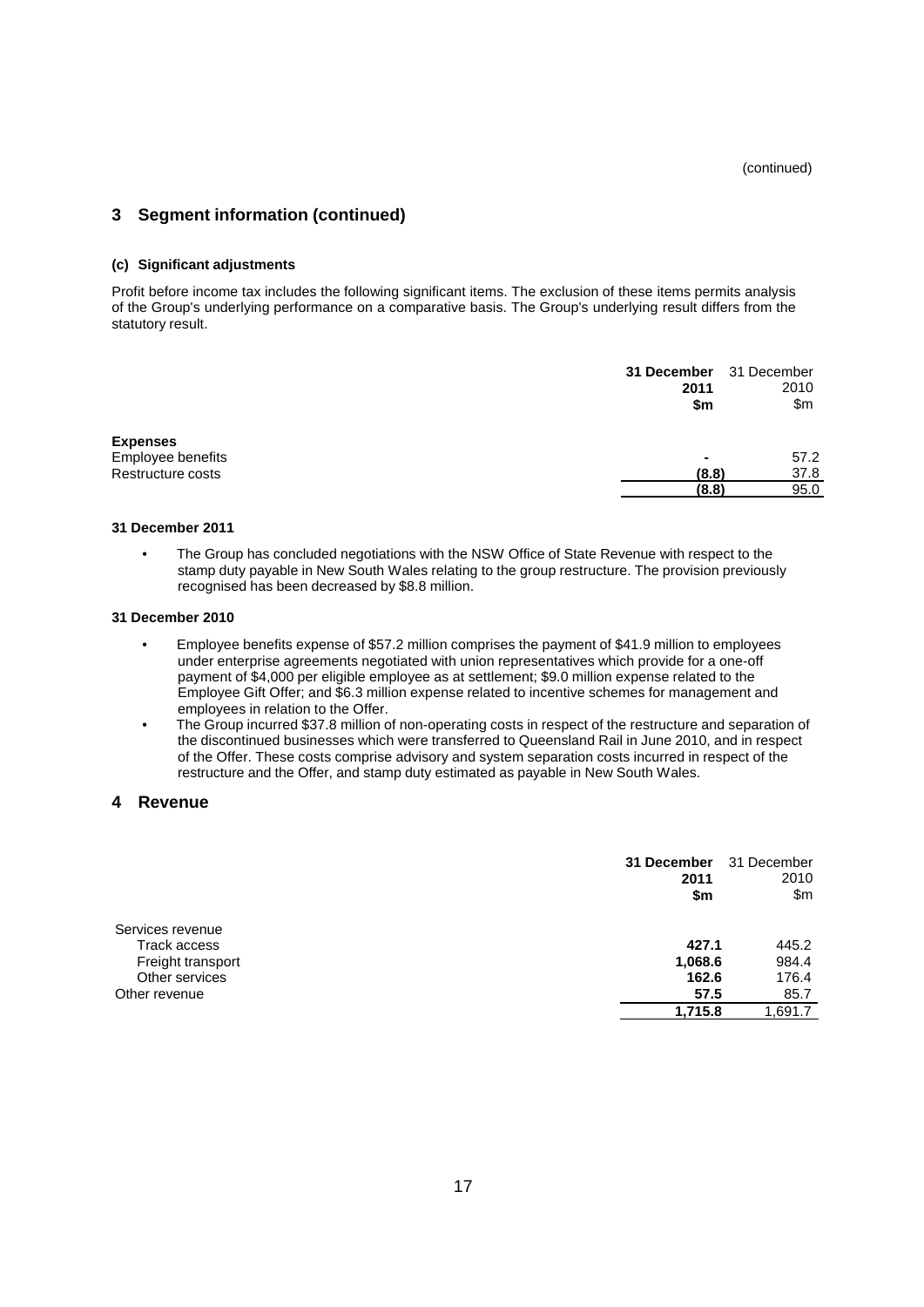### **5 Profit before income tax**

Included within profit before income tax, and not adjusted as significant items, are the following:

|                            | 31 December<br>2011<br>\$m | 31 December<br>2010<br>\$m\$ |
|----------------------------|----------------------------|------------------------------|
| Revenue                    |                            |                              |
| Deficit tonnage charges    | 21.1                       | 5.1                          |
| Take or pay                | 16.6                       | 18.4                         |
| Revenue cap                |                            | 14.2                         |
|                            | 37.7                       | 37.7                         |
|                            |                            |                              |
| <b>Expenses</b>            |                            |                              |
| Voluntary redundancy costs | 7.1                        |                              |
| Restructure costs          | 12.9                       |                              |
|                            | 20.0                       |                              |

Deficit tonnage charges are recognised in the period following that in which the service was due to be provided where the customer elects to pay the charges rather than reduce future tonnage entitlements.

Where annual actual tonnages railed are less than the regulatory approved annual tonnage forecast, an annual take or pay mechanism may become operative. A variable component of take or pay may also be applied where tonnage forecasts do not meet certain consecutive monthly thresholds. The take or pay portion of access revenue is recognised in the year that the contractual railings were not achieved.

Access revenue is subject to a revenue cap mechanism that serves to ensure the network recovers its full regulated revenue over the regulatory period, with the majority of under or over recovery in access tariffs (net of take or pay charges) during a financial year being charged or refunded, and recognised as revenue, in the second year following the period in which the contractual railings were not achieved. The revenue cap of \$14.2 million recovered in the half-year ended 31 December 2010 relates to contractual railings that were not achieved in 2009.

The Group has incurred \$7.1 million in redundancy costs during the half-year, primarily relating to the restructure to the functional model. Non-operational costs of \$9.4 million have also been incurred with respect to this project to date, which includes IT separation costs and salary, wages and on-costs for employees working solely on the project. A further \$3.5 million in restructuring costs have been incurred in relation to the finalisation of the separation of the Queensland Rail business.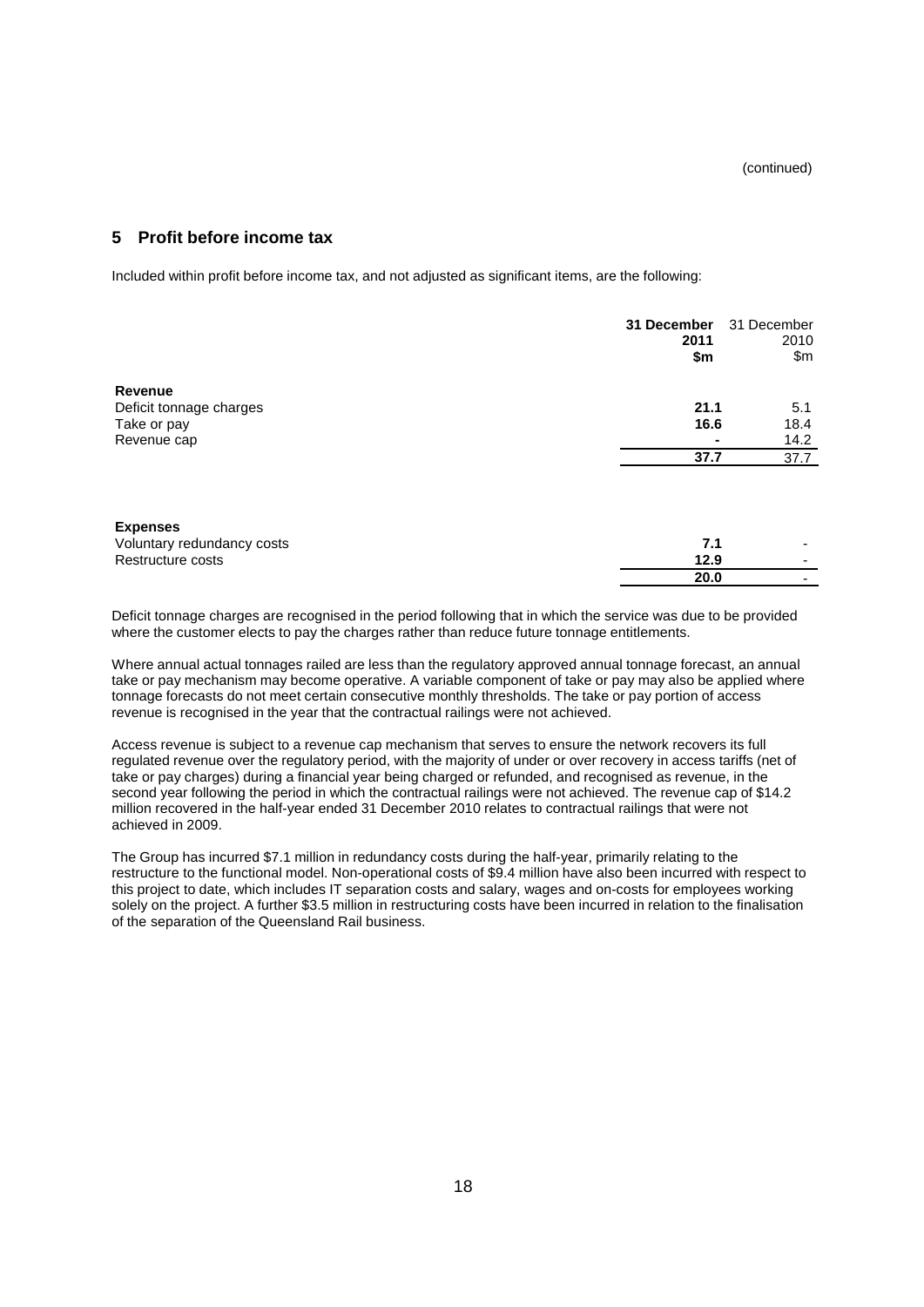(continued)

## **6 Income tax expense/(benefit)**

## **(a) Income tax expense/(benefit)**

|                                                                                                              | 31 December<br>2011<br>\$m | 31 December<br>2010<br>\$m |
|--------------------------------------------------------------------------------------------------------------|----------------------------|----------------------------|
| Deferred tax                                                                                                 | 66.0                       | 9.4                        |
| Deferred tax base reset on consolidation and privatisation<br>Adjustment for current tax of previous periods | (7.8)<br>(2.0)             | (281.2)                    |
|                                                                                                              | 56.2                       | (271.8)                    |

## **(b) Numerical reconciliation of income tax expense/(benefit) to prima facie tax payable**

|                                                                                         | 31 December<br>2011<br>\$m | 31 December<br>2010<br>\$m |
|-----------------------------------------------------------------------------------------|----------------------------|----------------------------|
| Profit before income tax expense                                                        | 245.5                      | 5.7                        |
| Tax at the Australian tax rate of 30.0% (2011: 30.0%)                                   | 73.7                       | 1.7                        |
| Tax effect of amounts which are not deductible/(taxable) in calculating taxable income: |                            |                            |
| Share-based payments                                                                    | (0.1)                      | 2.7                        |
| Sundry items                                                                            |                            | 1.7                        |
| Stamp duty                                                                              | (2.7)                      | 3.3                        |
| Research and development                                                                | (2.5)                      |                            |
| Non-assessable income                                                                   | (2.4)                      |                            |
|                                                                                         | 66.0                       | 9.4                        |
| Deferred tax base reset on consolidation and privatisation                              | (7.8)                      | (281.2)                    |
| Adjustment for current tax of previous periods                                          | (2.0)                      |                            |
| Income tax expense/(benefit)                                                            | 56.2                       | (271.8)                    |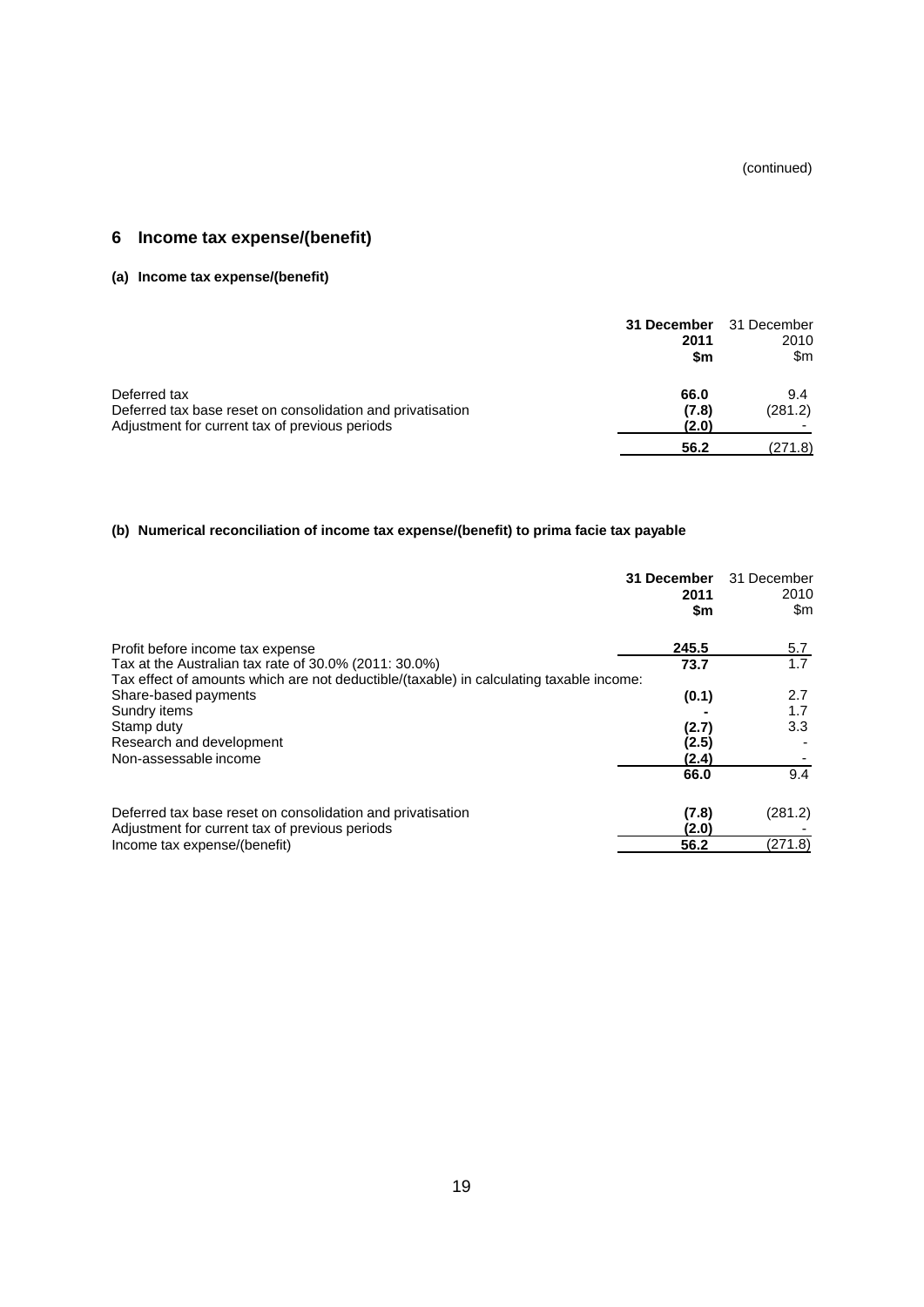(continued)

## **6 Income tax expense/(benefit) (continued)**

#### **(c) Privatisation and Tax Consolidation**

Entities within the Group exited the State administered National Tax Equivalents Regime upon privatisation on 22 November 2010. At the same time, QR National Limited and its wholly owned Australian subsidiaries entered the Federal Tax Regime.

QR National Limited and its wholly owned Australian subsidiaries implemented the tax consolidation legislation as of 22 November 2010. All Australian wholly owned companies in the QR National Limited Group are part of the tax consolidated group and are therefore taxed as a single entity. In this regard, the Australian Taxation Office has not yet been formally notified. The Group will notify the Australian Taxation Office when it lodges its 2011 income tax return that it had formed an income tax consolidated group to apply from 22 November 2010.

During the period ended 31 December 2010, as a consequence of the privatisation of QR National Limited and the proposed election to consolidate its wholly owned Australian subsidiaries under the Australian tax consolidation regime, the Group reset the tax base of its assets and liabilities as required by the specific privatisation tax rules and the tax consolidation regime. This resulted in an initial assessment of the net tax benefit of \$281.2 million as at 31 December 2010 and \$290.3 million as at 30 June 2011. At 31 December 2011, this net tax benefit upon privatisation has been reassessed to \$298.1 million, and as a result, an additional income tax benefit of \$7.8 million has been recognised in the half-year ended 31 December 2011.

Included in the \$298.1 million net tax benefit upon privatisation, is a benefit of \$134.9 million relating to valuable customer contracts that can be deducted for tax purposes over an average life of 7 years. On 30 March 2011 the Assistant Federal Treasurer requested that the Board of Taxation review the application of the laws which allow QRN to claim this benefit, including the possibility of retrospective law changes, and make recommendations to the Government. The Board of Taxation has reported on its finding to the Government and the Government announced on 25 November 2011 that the law in relation to rights to future income will be amended with retrospective effect from 1 July 2002. It is expected that the Group's entitlement to deductions will be largely protected under the tax law changes announced by the Government as the Group's entitlement arose under an arrangement entered into during the "transition period" being the period between the date the relevant law was passed by Parliament (12 May 2010) and the date the Board of Taxation was asked to review the rules (30 March 2011).

### **7 Non-current liabilities - Borrowings**

|                                        | 31 December<br>2011<br>\$m | 30 June<br>2011<br>\$m |
|----------------------------------------|----------------------------|------------------------|
| <b>Unsecured</b>                       |                            |                        |
| Syndicated debt facility               | 975.0                      | 830.0                  |
| Capitalised borrowing costs            | (22.6)                     | (26.8)                 |
| Total unsecured non-current borrowings | 952.4                      | 803.2                  |

The Syndicated Debt Facility imposes certain covenants on the Group to ensure that certain financial ratios are met, and restricts the amount of security that the Group and its subsidiaries can provide over their assets in certain circumstances.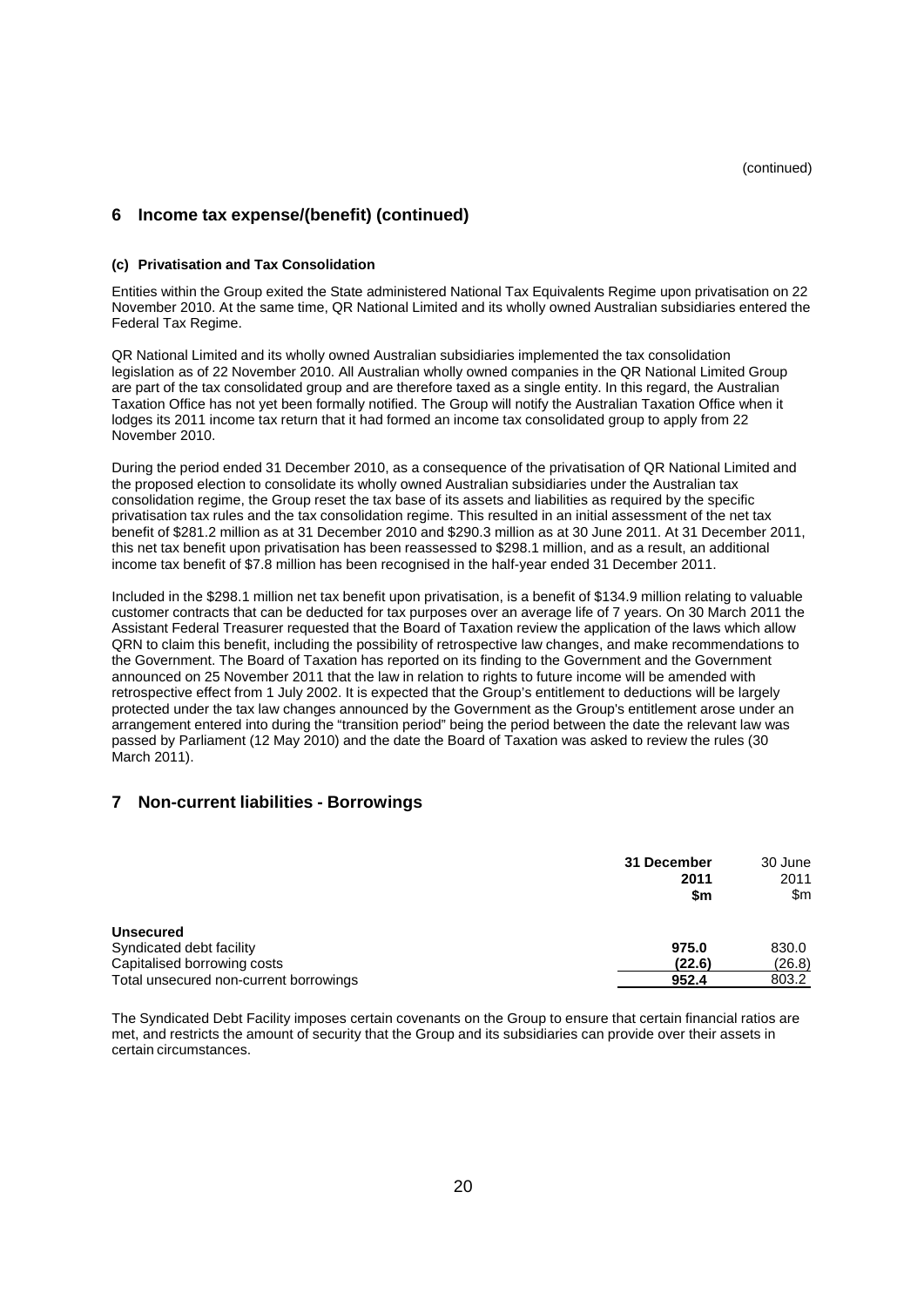## **8 Contributed equity**

|                                                                                          | <b>December</b><br>2011<br><b>Shares</b><br>'000 | June<br>2011<br><b>Shares</b><br>'000' | <b>December</b><br>2011<br>\$m | June<br>2011<br>\$m |
|------------------------------------------------------------------------------------------|--------------------------------------------------|----------------------------------------|--------------------------------|---------------------|
| Issued capital<br>Ordinary shares - fully paid                                           | 2,440,000                                        | 2.440.000                              | 1,711.7                        | 1,711.7             |
| Other contributed equity<br>Share-based payments<br>Capital contributions from the State |                                                  |                                        | 5.6<br>4,397.3                 | 2.9<br>4,397.3      |
|                                                                                          | 2,440,000                                        | 2,440,000                              | 6,114.6                        | 6,111.9             |

## **9 Dividends**

## **(a) Ordinary shares**

|                                                                                                                                                                                                | 31 December<br>2011<br>\$m | 31 December<br>2010<br>\$m |
|------------------------------------------------------------------------------------------------------------------------------------------------------------------------------------------------|----------------------------|----------------------------|
| Final dividend for the year ended 30 June 2011 of 3.7 cents per share, paid<br>September 2011 (unfranked)<br>Special dividend for the period to 21 September 2010 of 3.54 cents per fully paid | 90.3                       |                            |
| share, paid November 2010 (unfranked)                                                                                                                                                          |                            | 86.4                       |
|                                                                                                                                                                                                | 90.3                       | 86.4                       |

## **(b) Dividends not recognised at the end of the reporting period**

|                                                                                                                                                                                                                                                                                                                                                              | 31 December<br>2011<br>\$m | 31 December<br>2010<br>\$m |
|--------------------------------------------------------------------------------------------------------------------------------------------------------------------------------------------------------------------------------------------------------------------------------------------------------------------------------------------------------------|----------------------------|----------------------------|
| Since 31 December 2011, the directors have recommended the payment of a final<br>dividend of 3.7 cents per fully paid ordinary share (2011: nil), unfranked. The<br>aggregate amount of the proposed dividend expected to be paid on 30 April 2012<br>out of retained earnings, but not recognised as a liability at 31 December 2011, is<br>\$90.3 million. | 90.3                       |                            |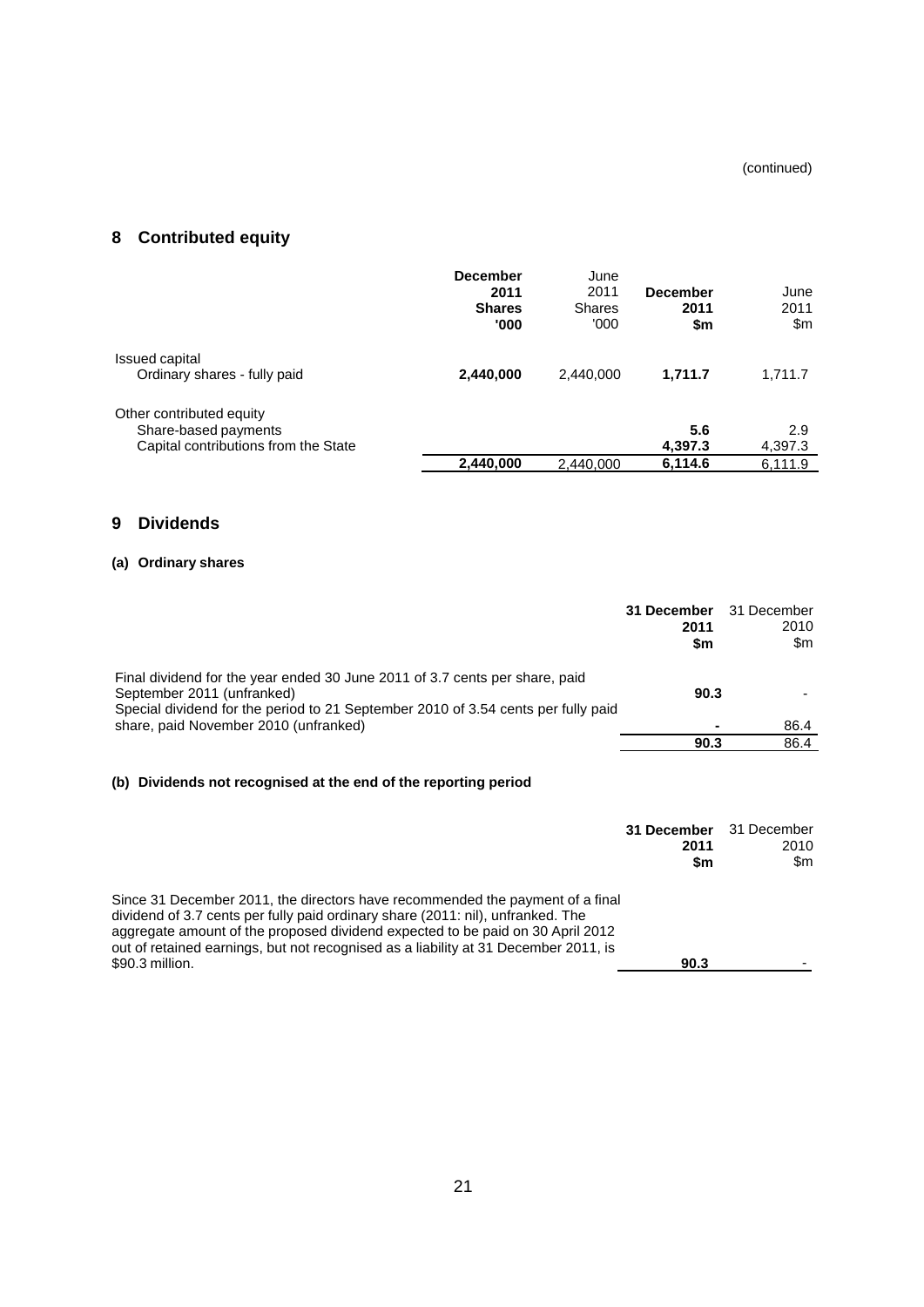### **10 Contingencies**

Issues relating to common law claims and product warranties are dealt with as they arise. A number of common law claims are pending against the Group. Provisions are taken up for some of these exposures based on management's determination.

There have been no material changes in contingent assets or liabilities since 30 June 2011. The Group has received \$21.1 million in deficit tonnage charges during the period relating to the year ended 30 June 2011 that were previously recognised as a contingent asset. The Group has a contingent asset in the range of \$6.0 - \$7.5 million in respect of deficit tonnage charges relating to contracts with a period ended 31 December 2011.

### **11 Related party transactions**

Except as described below, arrangements for related parties continue to be in place as disclosed in the 30 June 2011 financial report.

#### *Share-based payments*

Under the terms of the Omnibus Equity Plan - Rights and Options discussed in the June 2011 consolidated financial report, rights to 1,106,464 rights were offered to key management personnel on 22 August 2011 as part of their remuneration package. Performance rights granted comprise two tranches - Tranche 1 (50%) with vesting based on TSR performance from 1 July 2011 to 30 June 2014 having a fair value of \$1.28; and Tranche 2 (50%) with vesting based on EBIT and EPS performance over the same period having a fair value of \$2.93. Unconditional ownership does not occur until performance targets are achieved and the rights vest.

#### **12 Earnings per share**

#### **(a) Basic and diluted earnings per share**

|                                                                                                               | 31 December 31 December<br>2011<br><b>Cents</b>          | 2010<br>Cents                  |
|---------------------------------------------------------------------------------------------------------------|----------------------------------------------------------|--------------------------------|
| From continuing operations attributable to the ordinary equity holders of the<br>Company                      | 7.8                                                      | 12.4                           |
| (b) Weighted average number of shares used as denominator                                                     |                                                          |                                |
|                                                                                                               | 31 December 31 December<br>2011<br><b>Number</b><br>'000 | 2010<br><b>Number</b><br>'000' |
| Weighted average number of ordinary shares used as the denominator in<br>calculating basic earnings per share | 2,440,000                                                | 2,241,087                      |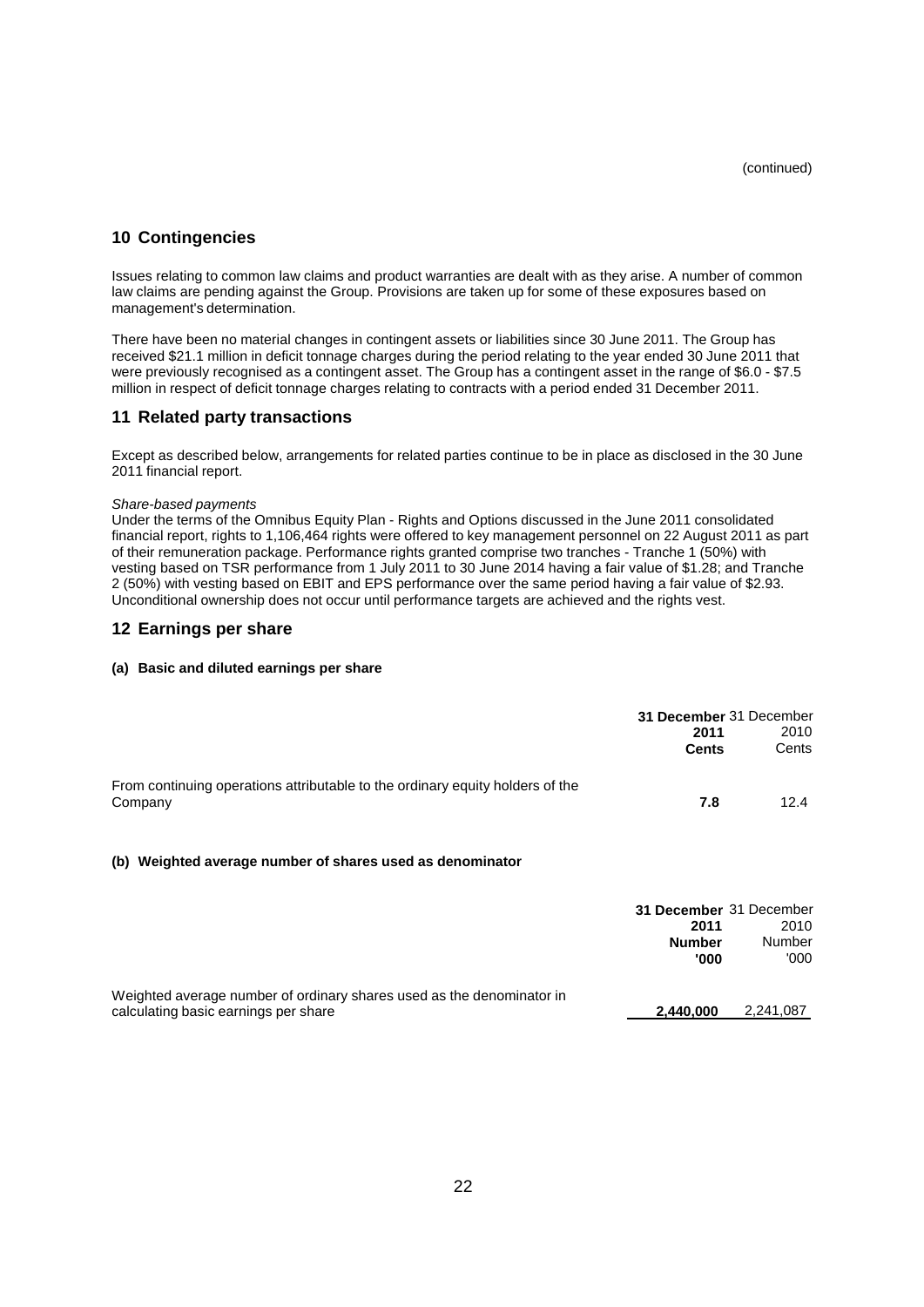## **13 Events occurring after the reporting period**

No matter or circumstance has occurred subsequent to half-year end that has significantly affected, or may significantly affect, the operations of the Group, the results of those operations or the state of affairs of the Group or economic entity in the subsequent half-year.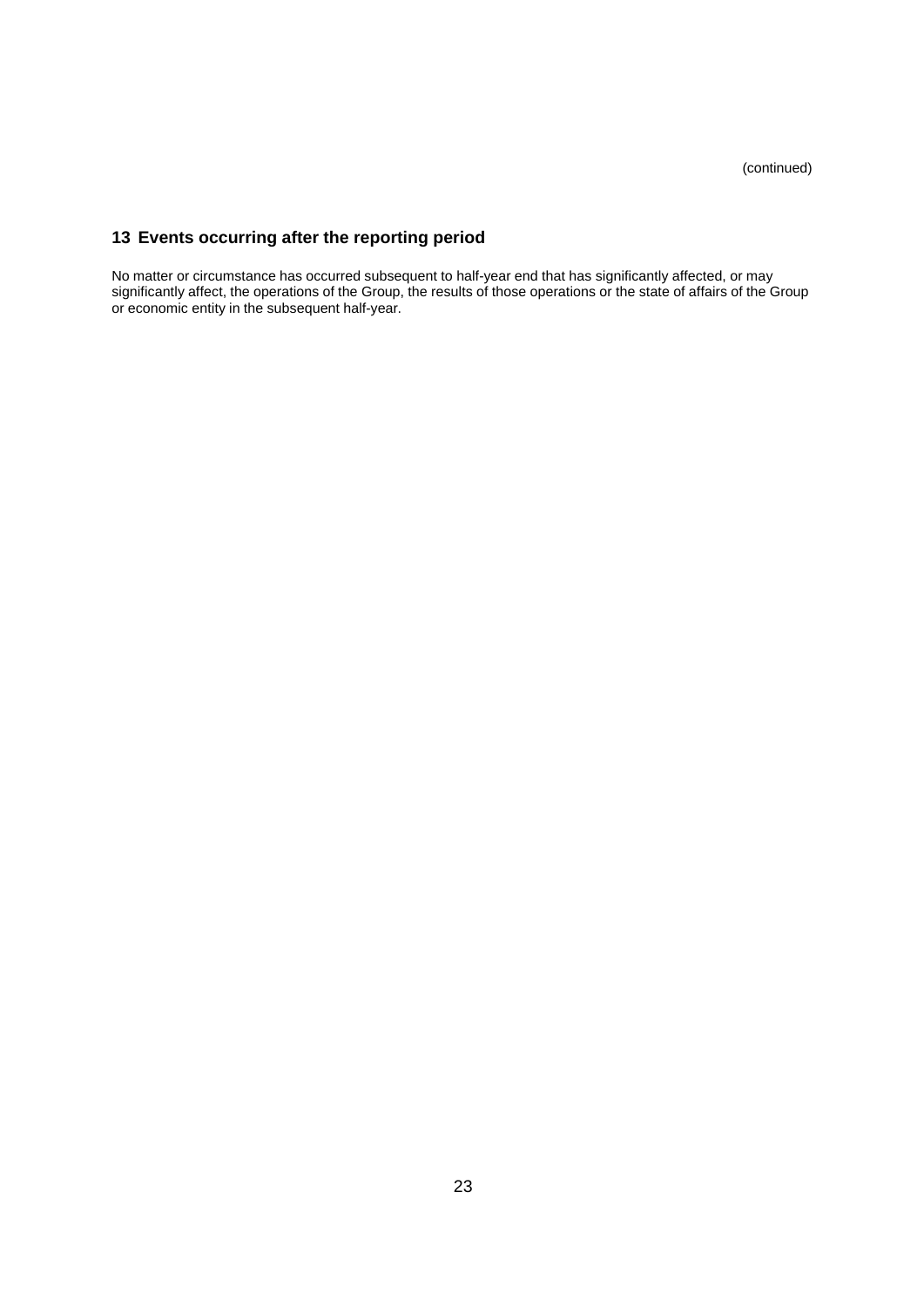In accordance with a resolution of the directors of the Company, I state that:

In the opinion of the directors of the Company:

- $(a)$ the financial statements and notes set out on pages 8 to 23 are in accordance with the Corporations Act 2001, including:
	- complying with Accounting Standards, the Corporations Regulations 2001 and other mandatory<br>professional reporting requirements, and  $(i)$
	- $(ii)$ giving a true and fair view of the consolidated entity's financial position as at 31 December 2011 and of its performance for the half-year ended on that date, and
- $(b)$ there are reasonable grounds to believe that the Company will be able to pay its debts as and when they become due and payable.

JB Prescott AC

Chairman

**Brisbane Qld** 16 February 2012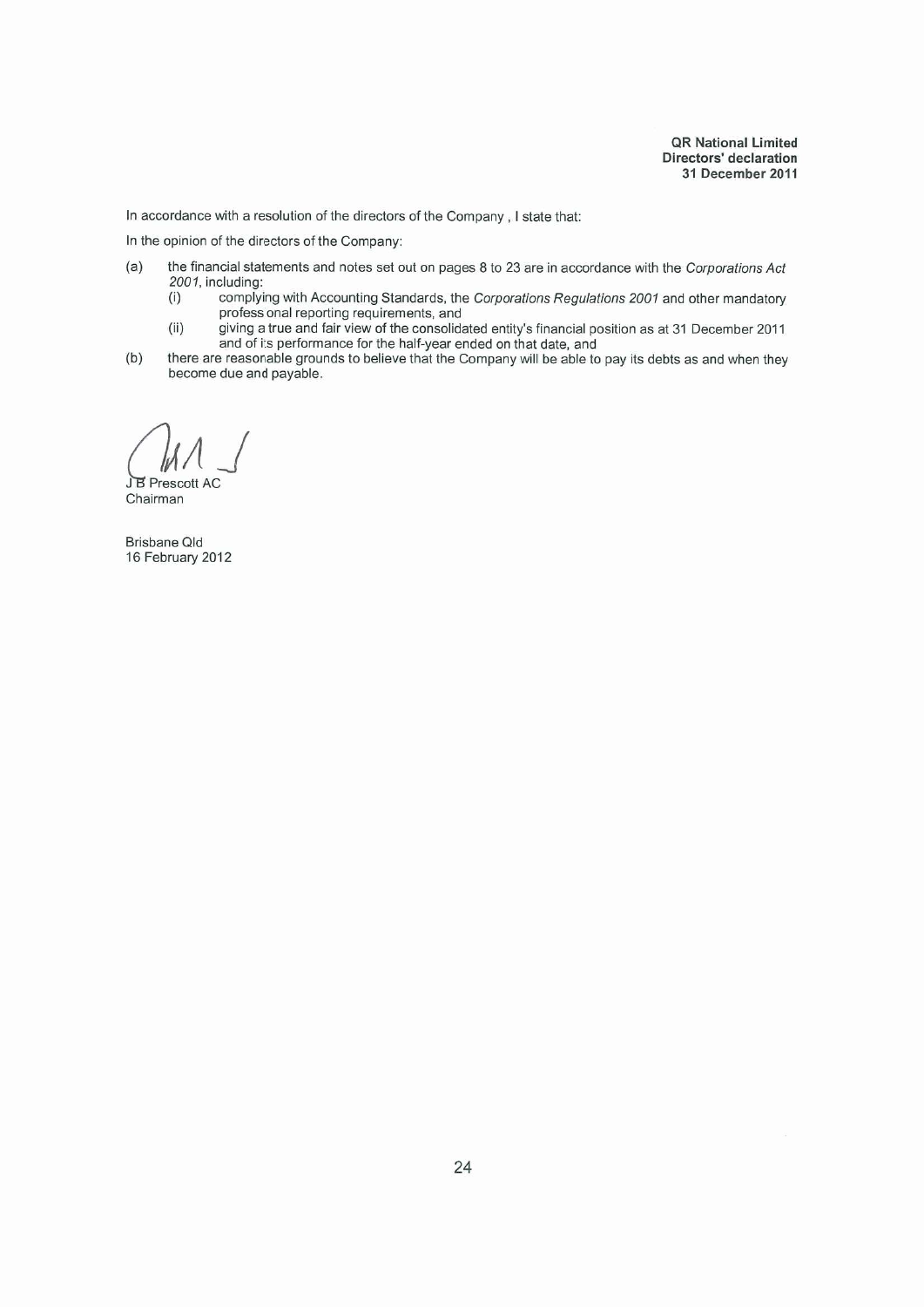

## **Independent auditor's review report to the members of QR National Limited**

#### **Report on the Half-Year Financial Report**

We have reviewed the accompanying half-year financial report of QR National Limited, which comprises the balance sheet as at 31 December 2011, and the income statement, the statement of comprehensive income, statement of changes in equity and cash flow statement for the half-year ended on that date, selected explanatory notes and the directors' declaration for the QR National Limited Group (the consolidated entity). The consolidated entity comprises both QR National Limited (the company) and the entities it controlled during that half-year.

#### *Directors' responsibility for the half-year financial report*

The directors of the company are responsible for the preparation of the half-year financial report that gives a true and fair view in accordance with Australian Accounting Standards (including the Australian Accounting Interpretations) and the Corporations Act 2001 and for such control as the directors determine is necessary to enable the preparation of the half-year financial report that is free from material misstatement whether due to fraud or error.

#### *Auditor's responsibility*

Our responsibility is to express a conclusion on the half-year financial report based on our review. We conducted our review in accordance with Auditing Standard on Review Engagements ASRE 2410 *Review of an Interim Financial Report Performed by the Independent Auditor of the Entity*, in order to state whether, on the basis of the procedures described, we have become aware of any matter that makes us believe that the financial report is not in accordance with the *Corporations Act 2001*  including: giving a true and fair view of the consolidated entity's financial position as at 31 December 2011 and its performance for the half-year ended on that date; and complying with Accounting Standard AASB 134 *Interim Financial Reporting* and the *Corporations Regulations 2001*. As the auditor of QR National Limited, ASRE 2410 requires that we comply with the ethical requirements relevant to the audit of the annual financial report.

A review of a half-year financial report consists of making enquiries, primarily of persons responsible for financial and accounting matters, and applying analytical and other review procedures. A review is substantially less in scope than an audit conducted in accordance with Australian Auditing Standards and consequently does not enable us to obtain assurance that we would become aware of all significant matters that might be identified in an audit. Accordingly, we do not express an audit opinion.

#### *Independence*

In conducting our review, we have complied with the independence requirements of the *Corporations Act 2001.*

25

 *PricewaterhouseCoopers, ABN 52 780 433 757 Riverside Centre, 123 Eagle Street, BRISBANE QLD 4000, GPO Box 150, BRISBANE QLD 4001 DX77 Brisbane, Australia T: 61 7 3257 5000, F: +61 7 3257 5999, www.pwc.com.au* 

Liability limited by a scheme approved under Professional Standards Legislation.